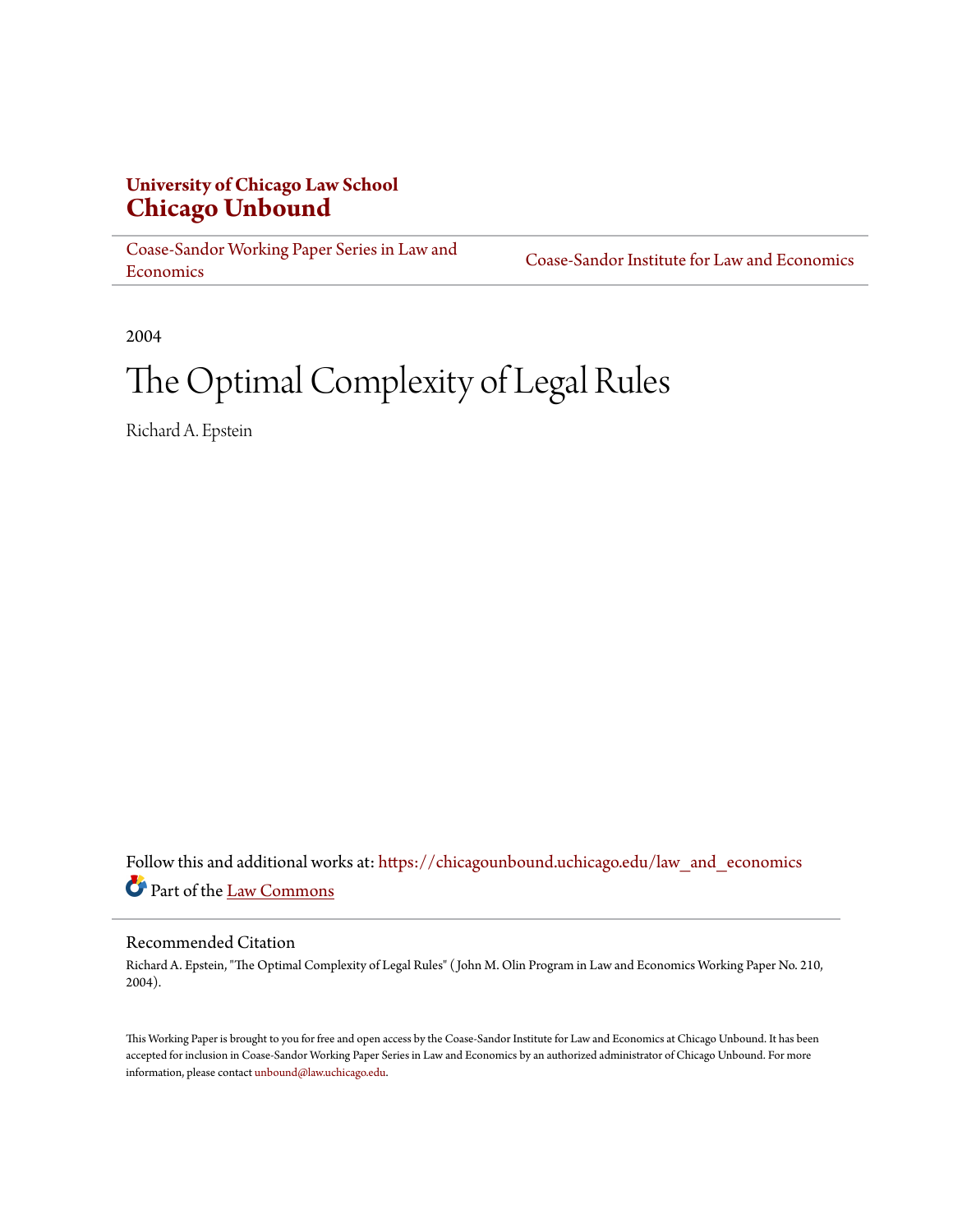# CHICAGO

## **JOHN M. OLIN LAW & ECONOMICS WORKING PAPER NO. 210 (2D SERIES)**



# The Optimal Complexity of Legal Rules

*Richard A. Epstein*

## **THE LAW SCHOOL THE UNIVERSITY OF CHICAGO**

April 2004

This paper can be downloaded without charge at: The Chicago Working Paper Series Index: [http://www.law.uchicago.edu/Lawecon/index.html](http://www.law.uchicago.edu/Publications/Working/index.html) and at the Social Science Research Network Electronic Paper Collection: [http://ssrn.com/abstract\\_id=546103](http://papers.ssrn.com/sol3/search.taf)

*All rights reserved by the author. No citing, abstracting, or other usage is permitted.*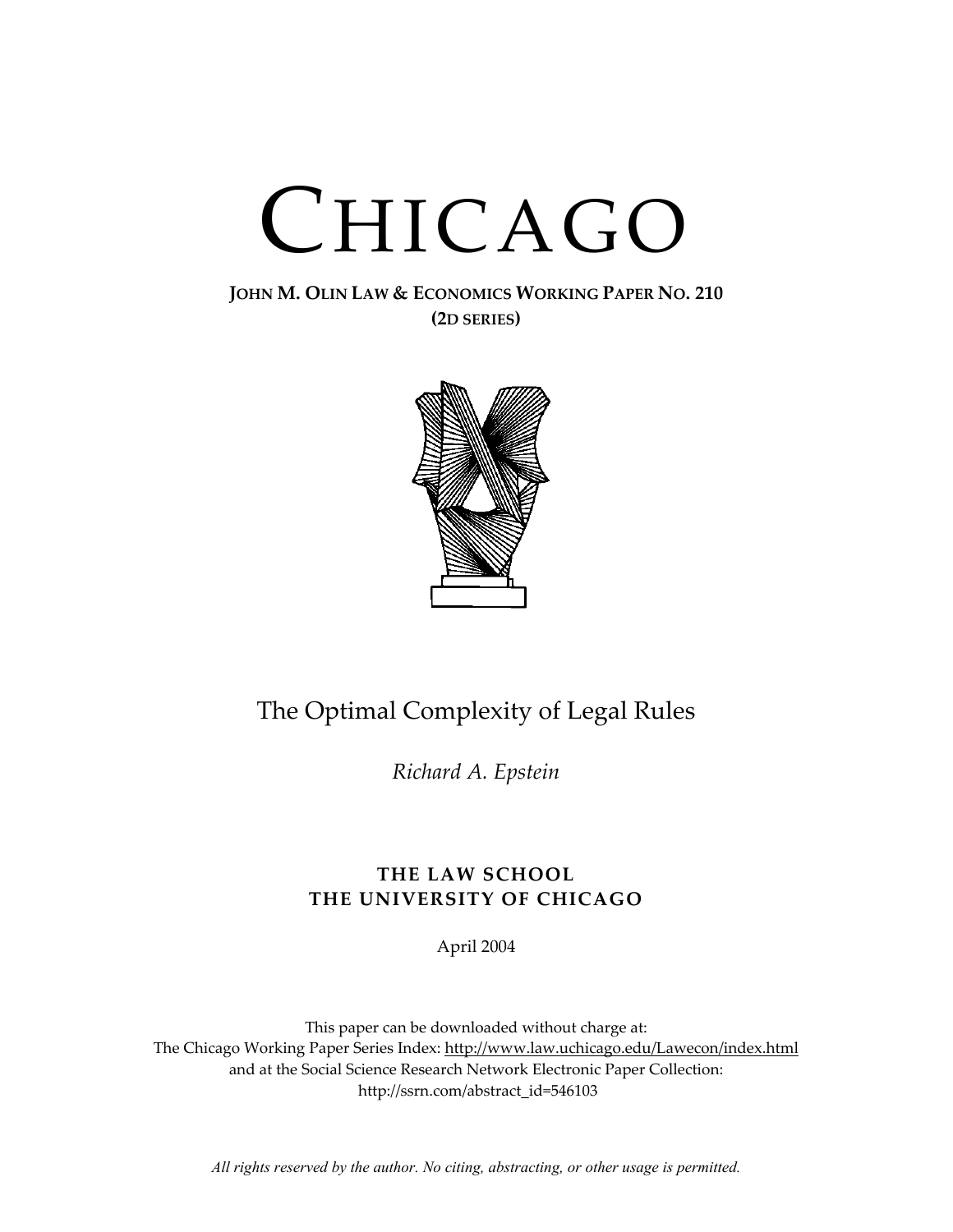### THE OPTIMAL COMPLEXITY OF LEGAL RULES

BY

## RICHARD A. EPSTEIN

# JAMES PARKER HALL DISTINGUISHED SERVICE PROFESSOR OF LAW THE UNIVERSITY OF CHICAGO 1111 E. 60th Street Chicago, IL 60637

# PETER AND KIRSTEN SENIOR FELLOW THE HOOVER INSTITUTION

*All rights reserved by the author. No citing, abstracting, or other usage is permitted.*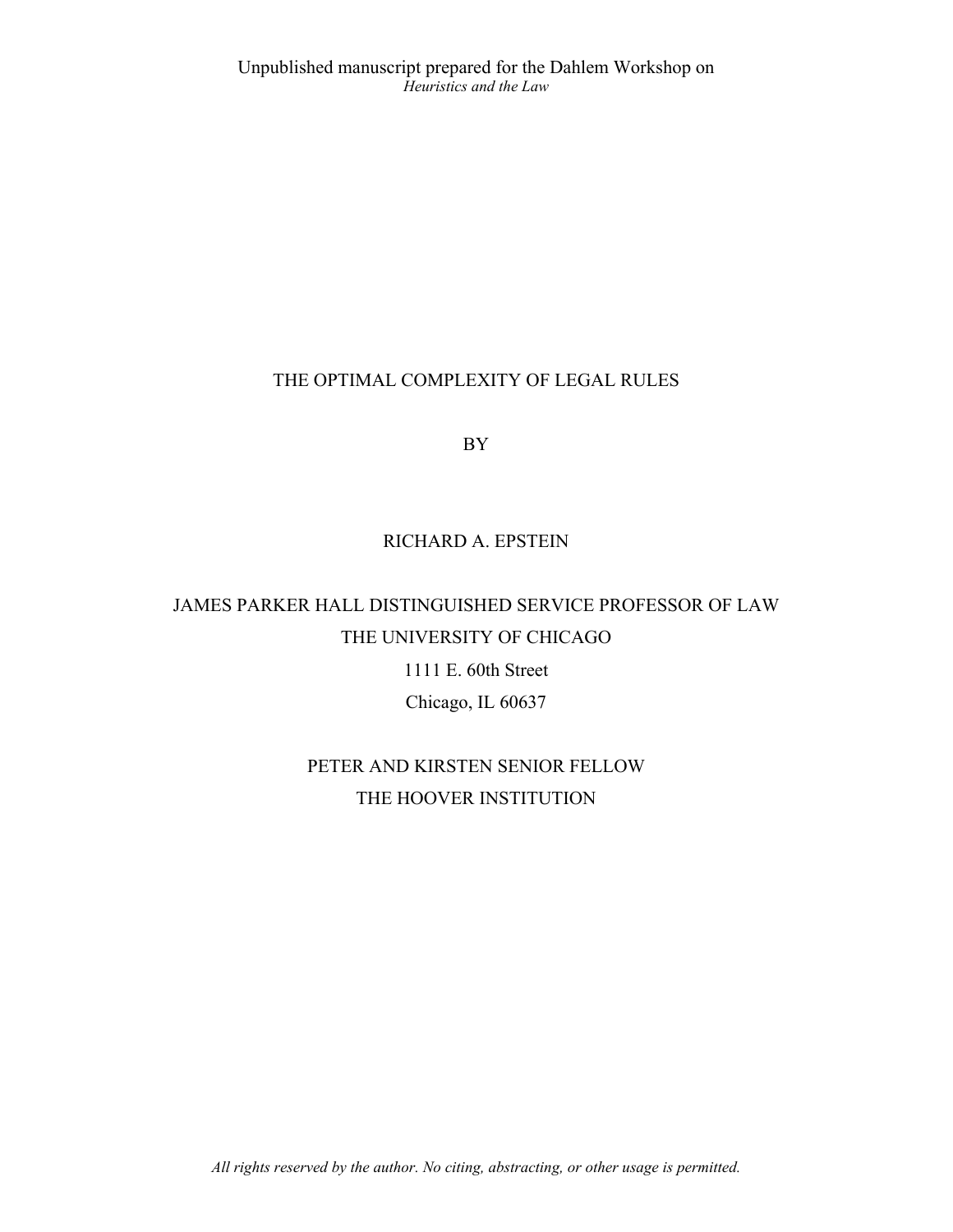#### **The Optimal Complexity of Legal Rules**

**by Richard A. Epstein** 

#### **ABSTRACT**

Legal systems must deal not only with the cognitive limitations of ordinary individuals, but must also seek to curb the excesses of individual self-interest without conferring excessive powers on state individuals whose motives and cognitive powers are themselves not above question. Much modern law sees administrative expertise as the solution to these problems. But in fact the traditional and simpler rules of thumb that dominated natural law thinking often do a better job in overcoming these cognitive and motivational weaknesses. The optimal strategy involves the fragmentation of government power, and the limitation of public discretion. Three types of rules that help achieve this result are rules of absolute priority, rules that judge conduct by outcomes not inputs, and rules that use simple proration formulas to allocate benefits and burdens.

#### **COGNITION AND MOTIVATION**

There is both an evident disjunction and a strong relationship between the disciplines of psychology and law. Psychology seeks to isolate the mainsprings of human behavior. Thus, it requires a detailed understanding of both the emotions, positive and negative, that influence behavior and the peculiar sensory and intellectual processes that allow people to make sense of the external world in day-to-day affairs. Often the cognitive and emotional sides of human beings work in tandem: sometimes people work better under pressure when their emotions lead to a heightened responsiveness to danger. The law for its part is concerned with the external rules, backed by the force of the sovereign, that guide and limit human behavior (Hart, 1961). The linkage between these two disciplines, therefore, runs as follows. It is only possible to select legal rules (alone and in combination with social sanctions) to advance any social goal by understanding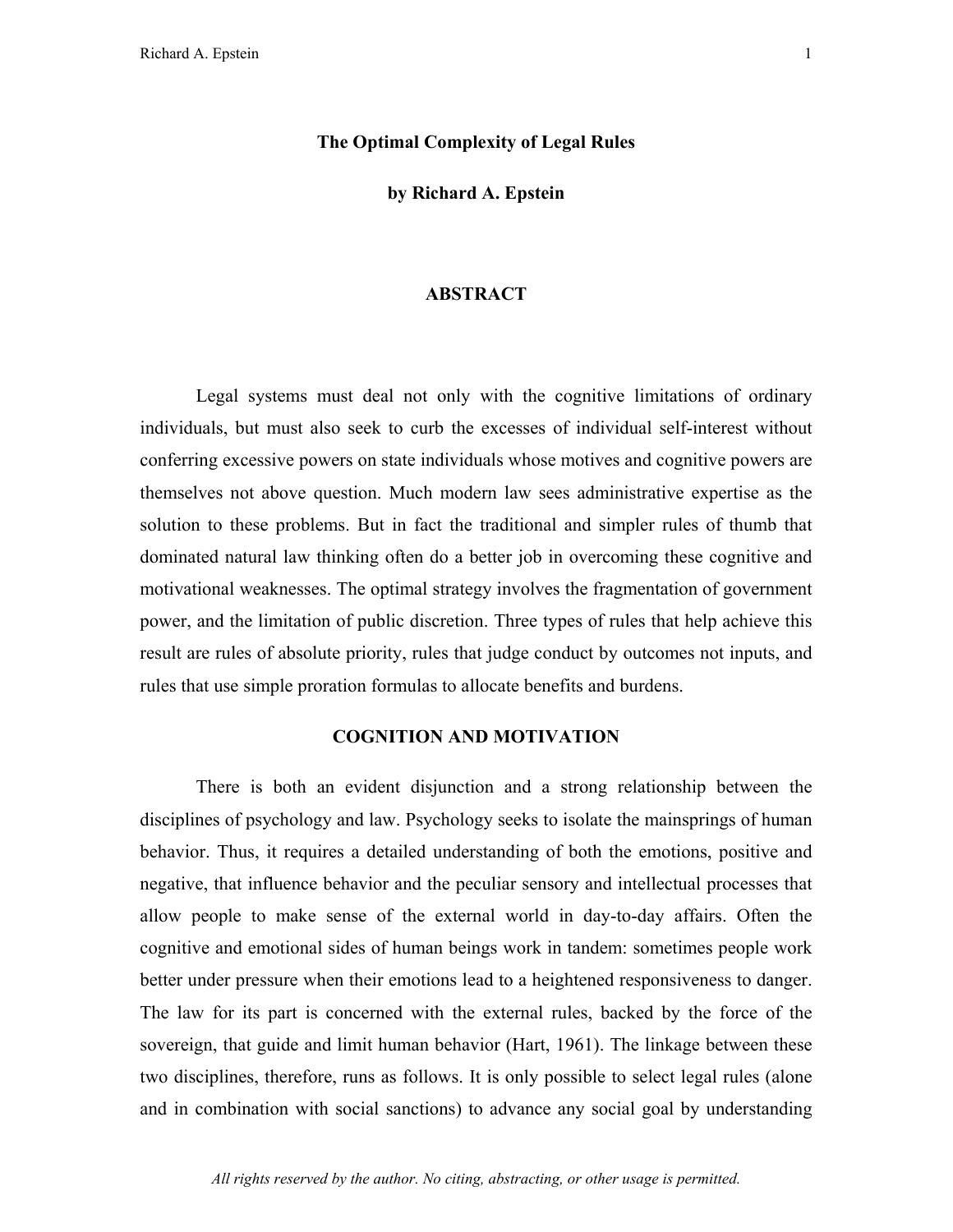the (range of) responses that people will display toward the announcement and enforcement of these rules.

In its largest sense, my task on this occasion is to give a modern elaboration of one of the central problems in social theory: determine what is the nature of man (writ large) and then decide what set of legal rules will bring out the best in human beings, by some measure of social welfare, as they are. That massive inquiry, evidently, must be broken down into smaller tasks to have any hope of success. In this context, the particular assignment is to ask what is the optimal level of complexity of legal rules to achieve that social end. In one sense, this task would be far easier if the only problem was how each individual chooses the best course of action for himself. But individual interests often clash in a world of scarcity, so that a legal system must do more than "correct" the imperfect powers of cognition and calculation to which all individuals are prey. It must also work on the motivational dimension to constrain those antisocial behaviors in which the gains to one person or group come at the expense of another, where typically we are on balance confident that the losses in question are greater than the gains observed. If the only task of a legal system were to help individuals make accurate decisions, the task of formulating the optimal legal rules would be massively simplified. But legal rules must also constrain the set of permissible ends in addition to solidifying any means/ends connections. This dual concern often leads to a conscious effort to make certain collective decision processes *more* procedurally complex, and then in the next breath to limit the discretion of those who make the decision by adopting simple rules that set clear boundaries for human behavior (Epstein, 1995; Epstein, 2003).

One possible mode to achieve these two ends is to engage in complex efforts to maximize some conception of social utility, which for these purposes we can take as well-defined. That approach in the social sphere mirrors individual efforts of utility maximization in the private sphere. On this point, I agree heartily with the position taken by Gigerenzer, Todd, and the ABC Research Group that it is by and large a pipe dream to assume that any formal, or closed-form, solution will provide guidance at either the individual or the social sphere (Gigerenzer, 1999). Instead, decision rules in individual cases proceed indirectly, by resort to rules of thumb, whereby people make first crude,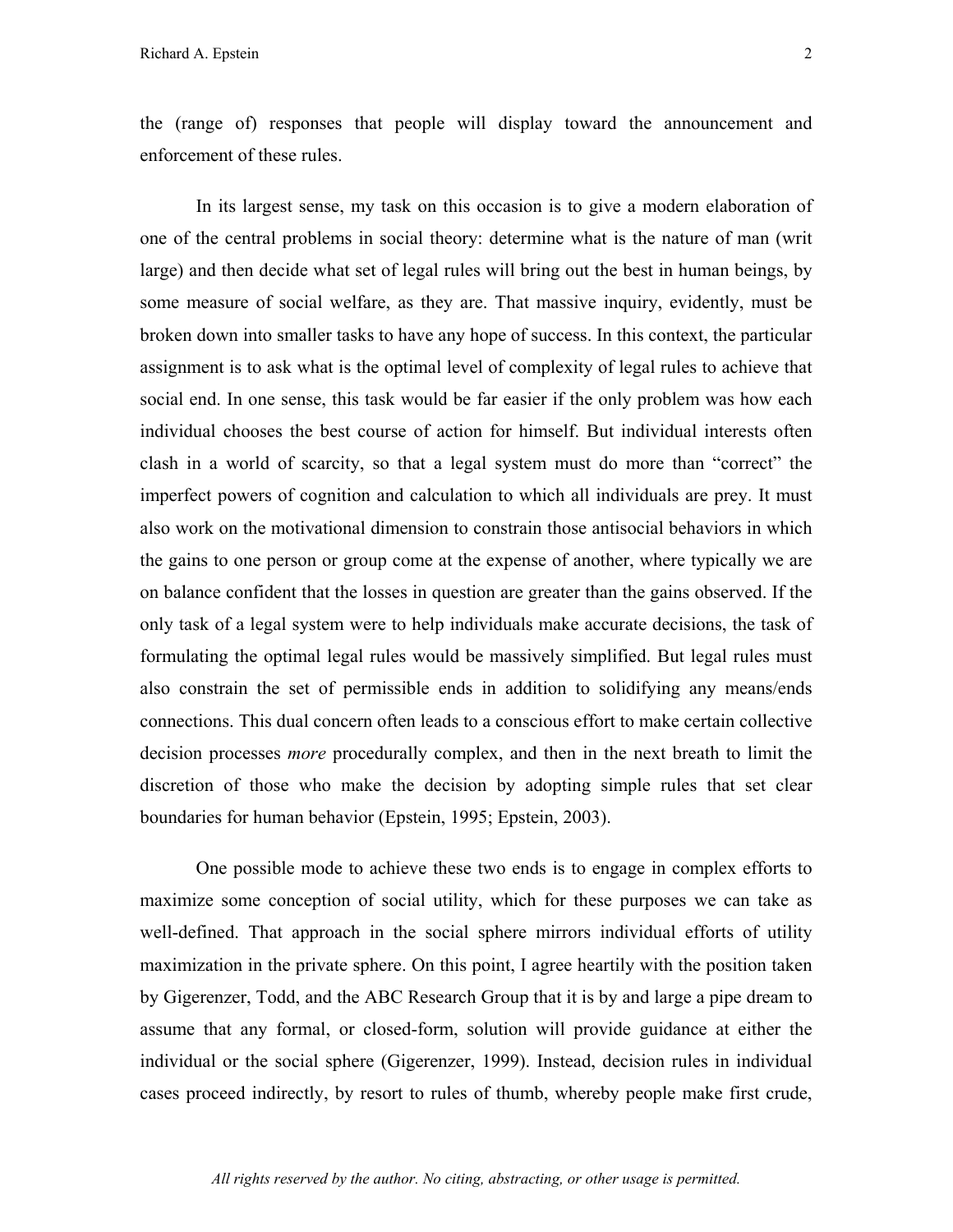and then more subtle refinements of the basic position. One or two key elements are isolated from the welter of factors in each situation, and decisions are made with reference to them, often to the exclusion of other factors that would bear on the overall decision under some idealized model. The more grounded and concrete the context, the less likely that individuals will fall prey in their daily lives to the endless array of cognitive biases that have been identified in the path-breaking work of Daniel Kahneman and Amos Tversky (Tversky, 1974).

The exact same process can take place in the design of legal rules to govern the social sphere. The designer of any social system could seek to design an ideal set of institutions that leads to the maximization of social utility in all future states of the world, or he could concentrate on a few key variables in the equation, and leave the rest for another day. I have no doubt that this oversimplified procedure works better than the more self-conscious efforts to achieve efficiency or social utility (Posner, 2003). In law we often proceed, albeit in unsystematic fashion, by the method of presumptions, where first one side, and then the other, states a *reason* why liability should be imposed or blocked, and the full picture only comes after each side runs out of additional things that it wishes to say on its behalf (Epstein, 1973). To give but one simple version of this, a system that seeks to minimize the use of force will often do better in promoting overall social utility by indirection than one that simply tries to maximize social utility head on. Once that first task is delineated, social institutions can be designed that help achieve it, after which it becomes possible to look for incremental improvements. The first cut might be "don't hit anyone else." The second cut might then provide "except in self-defense." This difference in attitude is reflected in the design of both public and private law. Let us look to how the structure emerges, starting with the design of public institutions, and then turning to the private law.

#### **PROPERTY, CONTRACT, AND THE STATE**

#### **The Governance Challenge**

The starting point for this analysis is the standard account that posits that, for good evolutionary reasons, individuals have certain well-behaved utility functions in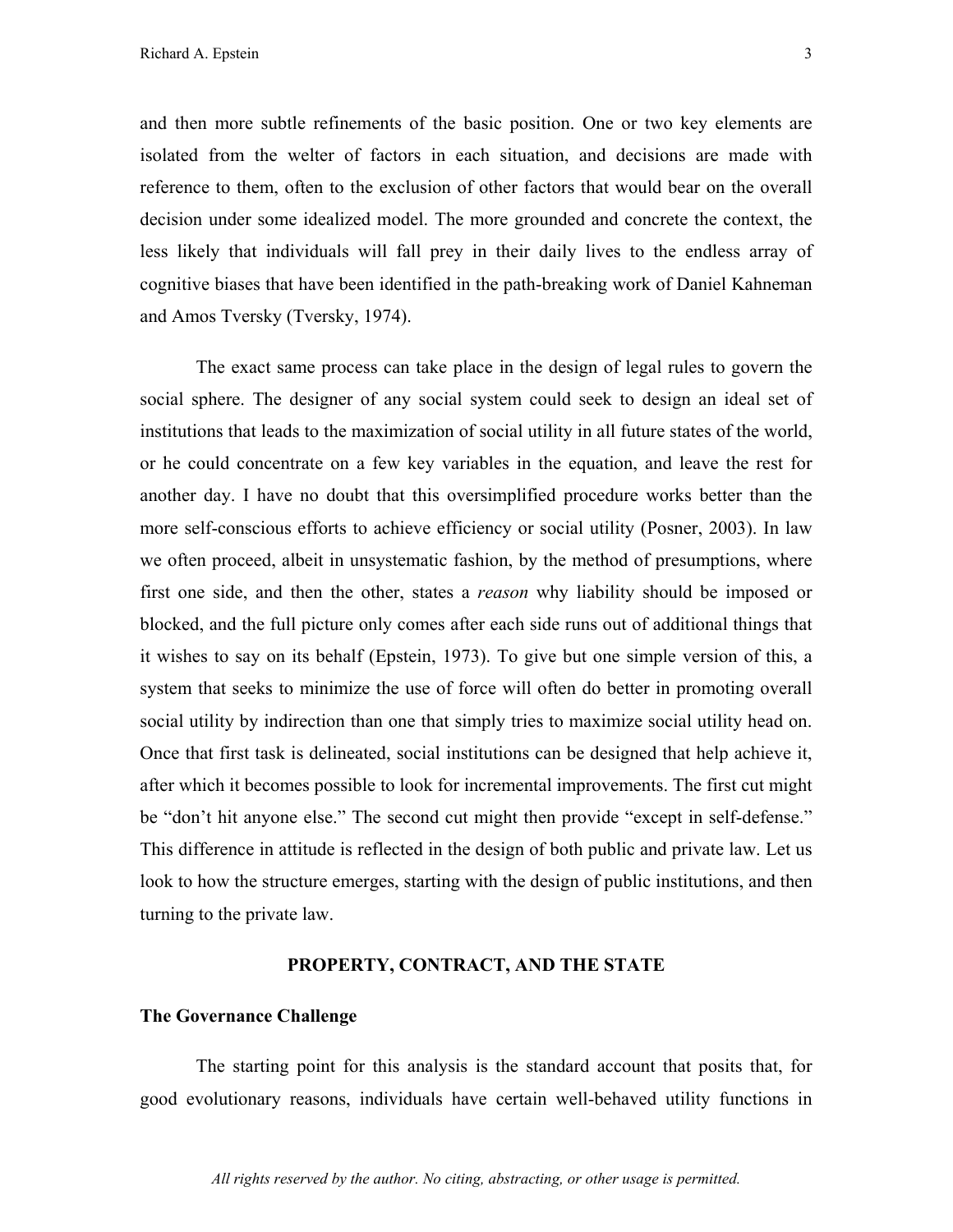which more is better, when judged by subjective standards. In general, there is enough in common between individuals because of their human origin that the things—broadly conceived, to cover not only such essentials as food clothing and shelter, but various forms of sociability—that tend to work for the benefit of one individual are the things that tend to work for the benefit of another. That is why they are called "goods" in the first place. But even if what counts as a good is more or less uniform across people, the intensity of their preferences will differ among them so long as the variance in demand for these goods is not zero, which it never is. That differential level of desire allows for possible gains from (voluntary) trade so long as the property rights that separate individuals are clear enough to facilitate exchange and cooperation (Coase, 1960). Those market institutions, however, are not self-sustaining, because the property rights on which they rest cannot be created by contract. No set of feasible voluntary transactions will allow any "owner" to bind the rest of the world to forbear from the interference with his person or property. Some positive legal norm must impose "keep off" signs to set the social framework in which two- (or multiple-) party voluntary transactions take place. That in turn requires the imposition of some system of taxation to fund the creation of public goods, such that each person is ideally benefited by an amount greater than the tax imposed to achieve that social investment. Markets operate best in that intermediate zone of human behavior, between the initial collective decisions to create property rights in individuals or in external things, and the creation of state institutions, operated by real persons, whose job it is to define and enforce the rights in question.

This brief description of social relations points to a government with strong coercive powers that operates only within well-defined spheres to achieve its primary objectives—the maintenance of the order and infrastructure that make voluntary transactions possible. These transactions should not be understood in a narrow economic sense: voluntary organizations with educational, charitable, or political objectives also fall within the class of protected activities. This vision of the world owes a good deal to the writings of Thomas Hobbes (1651); John Locke (1690); David Hume (1739); Adam Smith (1776); James Madison (1788), one of the founders of the American Constitution; and in more modern times, Friedrich Hayek (1960). What is the optimal complexity of law within this sort of framework? That answer depends in part on what we think to be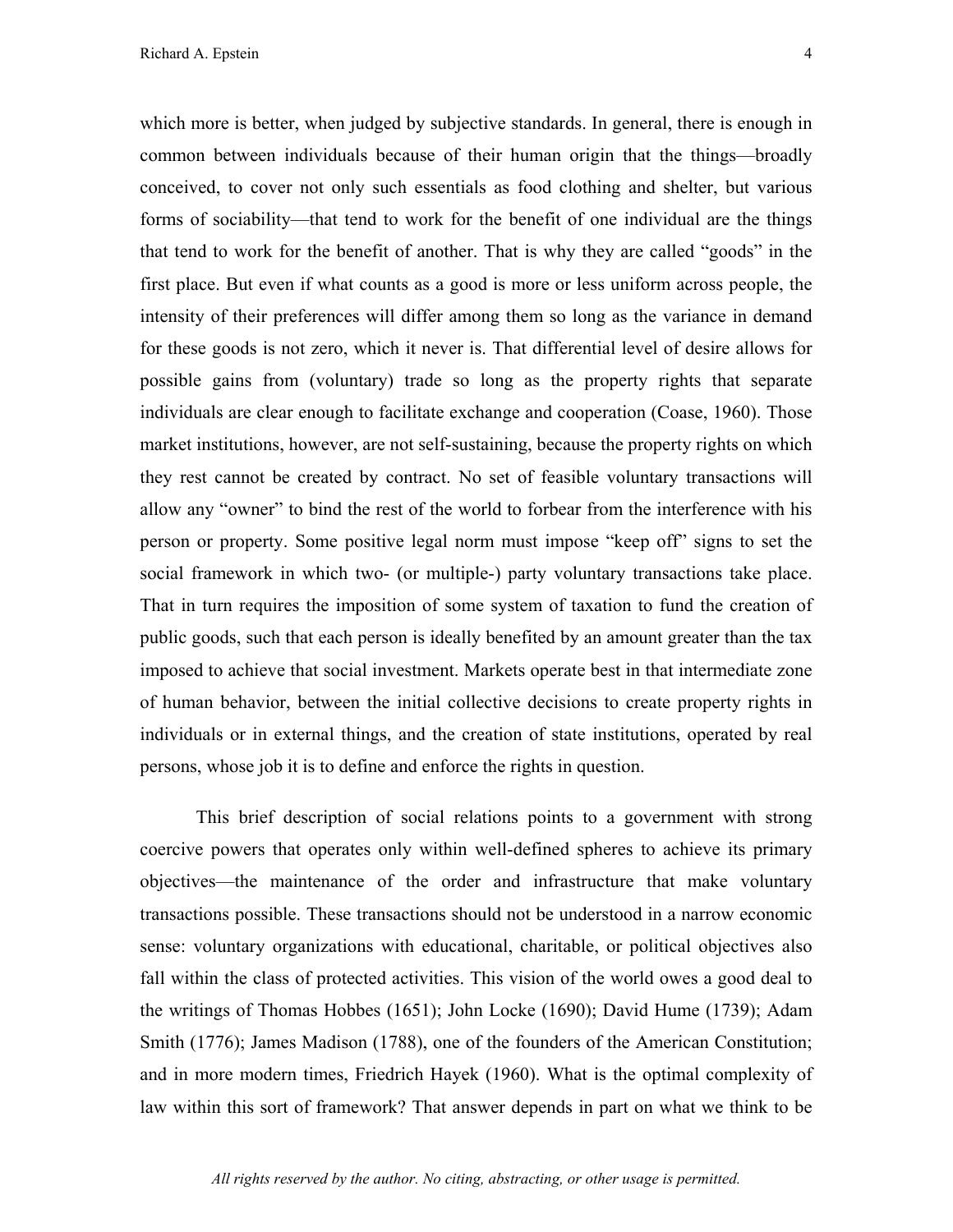1982).

the greatest obstacles toward the achievement of a stable political order. Here the modern preoccupation with behavioral economics and cognitive limitations tends to find the weak link in human behavior in the ability to integrate information and to calculate the odds of future events. Expected utility calculations are a mirage for all concerned (Kahneman,

#### **The Administrative State**

One possible implication of this view is that voluntary exchanges frequently founder because ordinary individuals are not intelligent or rational enough to be able to calculate the odds, and cannot be trusted to make key decisions without relying on statesupplied information or abiding by state protective rules. If cognition and calculation are the chief problems with which any government must cope, there is a natural tendency to accept the delegation of core, critical decisions to government officials on the ground that their greater *expertise* allows them to make these decisions with fewer errors than naïve individuals. The rise of the administrative state in the United States and Western Europe owes much to the perception that incompetence, not self-interest (let alone corruption), is the largest obstacle to sound government (Stewart, 1975). The upshot is a set of discretionary laws that delegate extensive responsibility to particular administrative agencies whose job is to announce and implement rules to advance the "public interest, convenience and necessity"(Coase, 1959; Hazlett, 1990). The administrative agency typically propounds directives that rely on multi-factored tests, without specific weights, for making allocative decisions. Thus, the Federal Communications Commission assigns and renews broadcast licenses not by bid, but by asking each applicant to explain in detail how it will best serve the local community in accordance with loose criteria (local ownership, technical experience, public service broadcasting, diversity representation and the like) (Coase, 1959). The simpler view that the government should define and auction off permanent property rights in the spectrum to the highest bidder is treated as a genteel anachronism beloved only by sentimental market economists. In the well-known phrase of Justice Felix Frankfurter, the purpose of the state (here in the context of broadcast licenses) is to determine not only the rules of the road but also the composition of the traffic. No one who has looked closely at this result thinks that it has succeeded in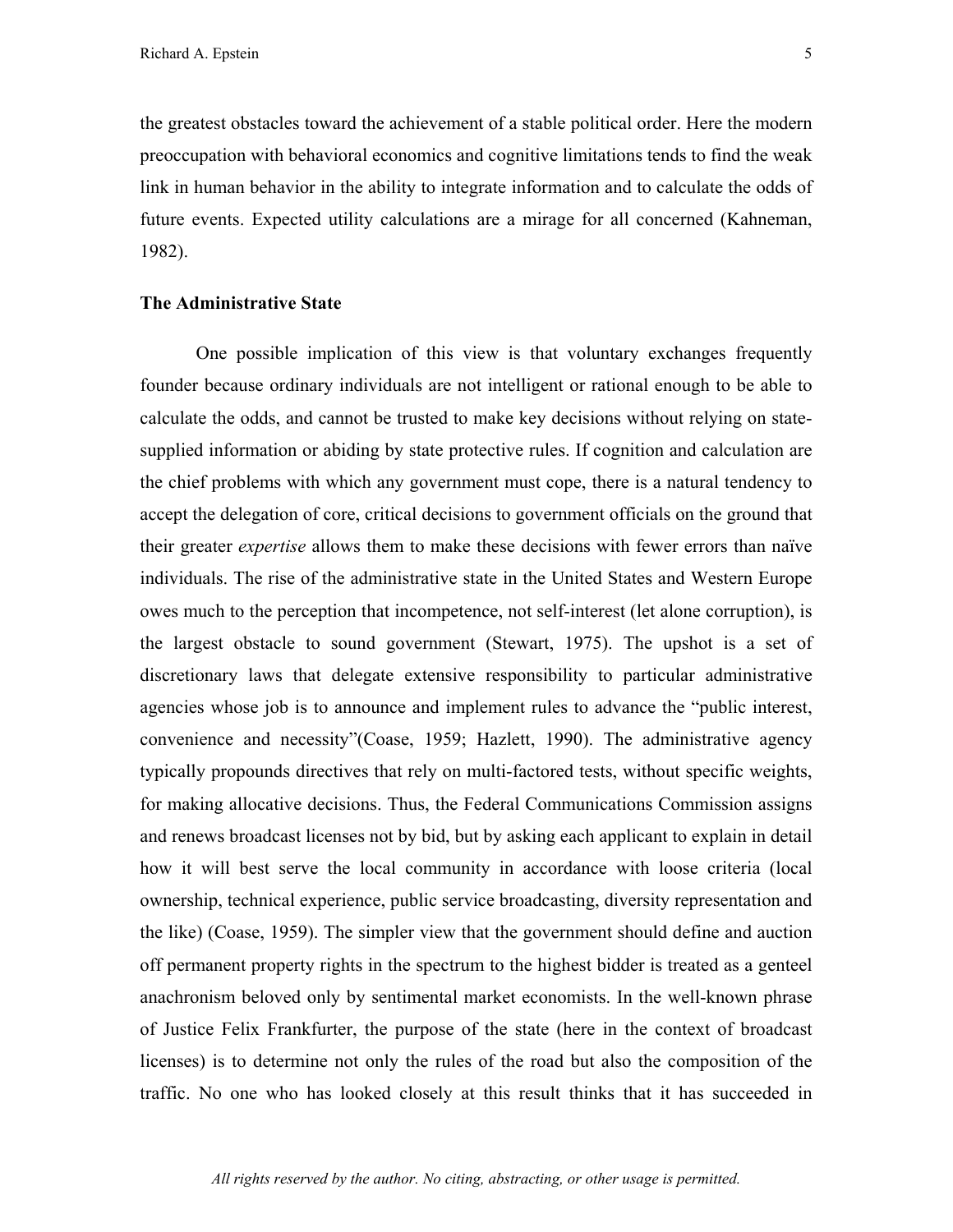creating the ideal mix. Similar critiques can be made of modern labor and zoning law, which follow the same administrative program. Frequently, the delegation of key decisions to administrative boards props up state cartels and monopolies, often with deleterious economic effects.

#### **The Classical Synthesis**

This account of the government role gets it exactly backwards. The initial structural decisions of the founders of the American Constitution—pardon the parochialism—contained a far shrewder judgment about the strengths and weaknesses of the human condition than this modern fascination with the rise of the administrative state. That view accepted the necessity of conferring discretion on someone to make decisions about the future, but differed from the modern view in its identification of concentrated and discretionary state power as the chief dangers to social order. Quite simply, the classical thinkers had little doubt that ordinary individuals could make decisions that advanced their own self-interest even in complex social situations. What concerned them was the willingness of ordinary people to put themselves, their families, and their close friends first, so that they would be largely indifferent to the welfare of outsiders. The great challenge of political governance was to make political structures resistant to the dangers of self-interest, while leaving them sufficient power to be able to respond both to the life and death crises that faced a nation and to the mundane business of public administration. Taking their cue from James Madison's sage observation that "enlightened statesmen may not always be at the helm" (Madison, 1788), they had to worry about "who guards the guardians?" and to create institutions that could withstand abuse in bad times just as they promote effective governance in good times.

In this setting, the grand objective is *not* to minimize the level of complexity in government structure. A chief feature of the American Constitution (many of whose elements have been copied elsewhere with indifferent success) is the fragmentation of power that consciously reduces short-term efficiency in order to counteract the corrupt motivations of political actors. Four major techniques were used to fragment power (Currie, 1985). First, the separation of powers between the different branches of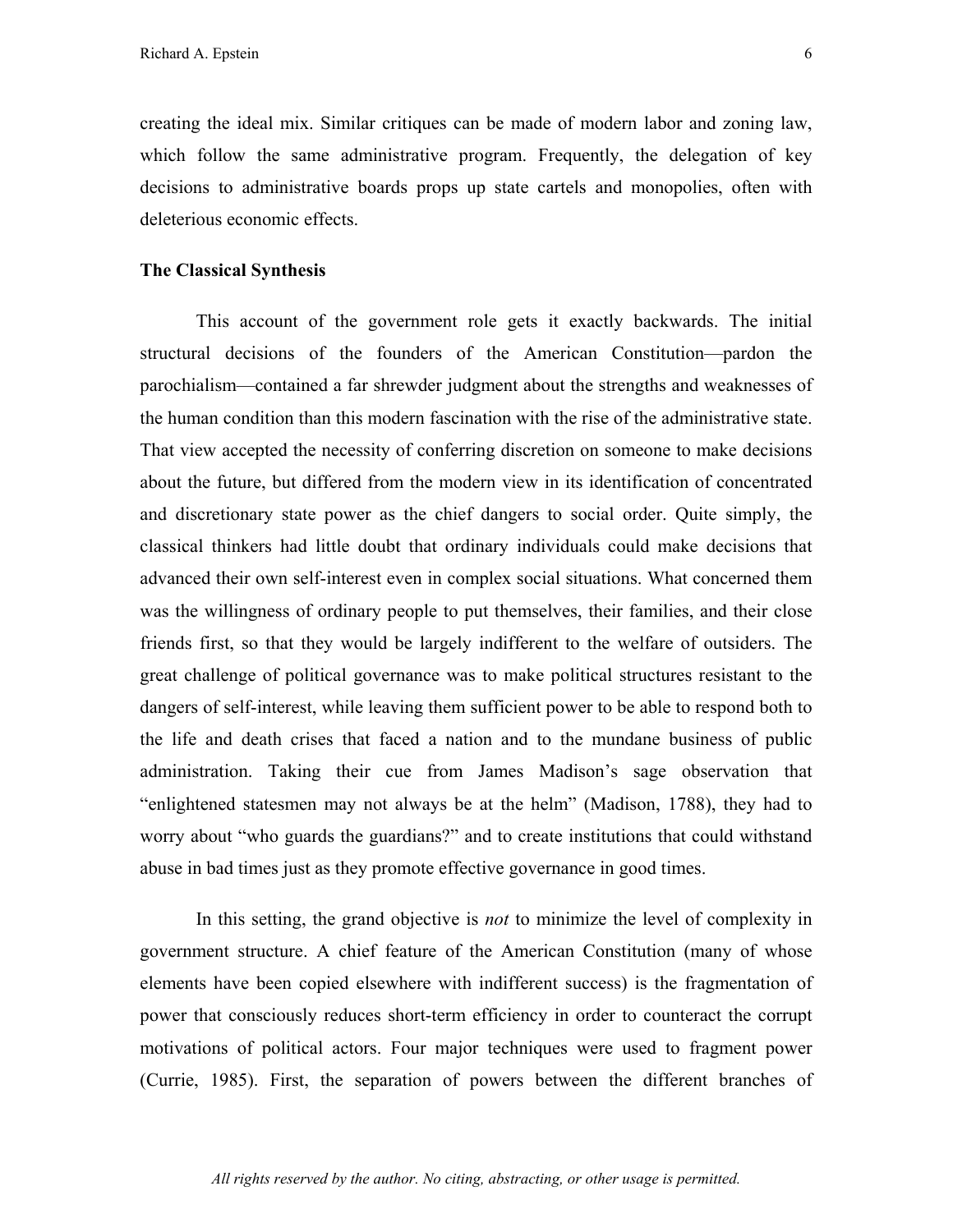government—legislative, executive and judicial—meant that no individual or coterie controlled all functions of government. Second, the separation of powers ushered in a system of checks and balances, which includes presidential vetoes and congressional overrides, judicial review of legislation, and impeachment of executive and judicial officers. Third, the American Constitution is laced with elaborate electoral rules designed to slow down the election of public officials. Originally, the Electoral College was organized as a *deliberative* body that limited the influence of the electorate in choosing its President; and senators were chosen by state legislatures, not direct elections, until the passage of the Seventeenth Amendment in 1913. The more indirect the process, the harder it is for any one cabal to seize the reins of power. Finally, the system of federalism, with enumerated powers in the Congress and reserved powers in the states, was in its inception designed to divide power among rival and coordinate sovereigns, so that no single group could hold all the keys to the kingdom. The creation of independent agencies that blend legislative, executive and judicial functions was not part of the original plan. Rather, it was only read into our Constitution during the transformative period of the New Deal when the basic fears of government power gave way to the perception that expertise trumped self-interest in maintaining the overall system.

#### **THE PRIVATE LAW**

Any resistance to the concentration of power in government hands requires limited discretion in public officials coupled with a broader scope of action for private decisionmakers. Here, of course, it would not do to reduce the size of the state to zero because then nothing could be done to restrain the worst excesses of ordinary people, save by transient private alliances that would fail under their own weight. A good substantive law, therefore, seeks to create a clear framework for private decisions that in turn reduces the calculations that private actors need to make. No legal rule can eliminate the natural uncertainty attributable to floods or external aggression. But it can control against much man-made uncertainty that comes from an indefinite system of private rights and duties. In many ways, the classical private law rules of both common and civil law countries (more the former, as it turns out) did a powerful job in achieving the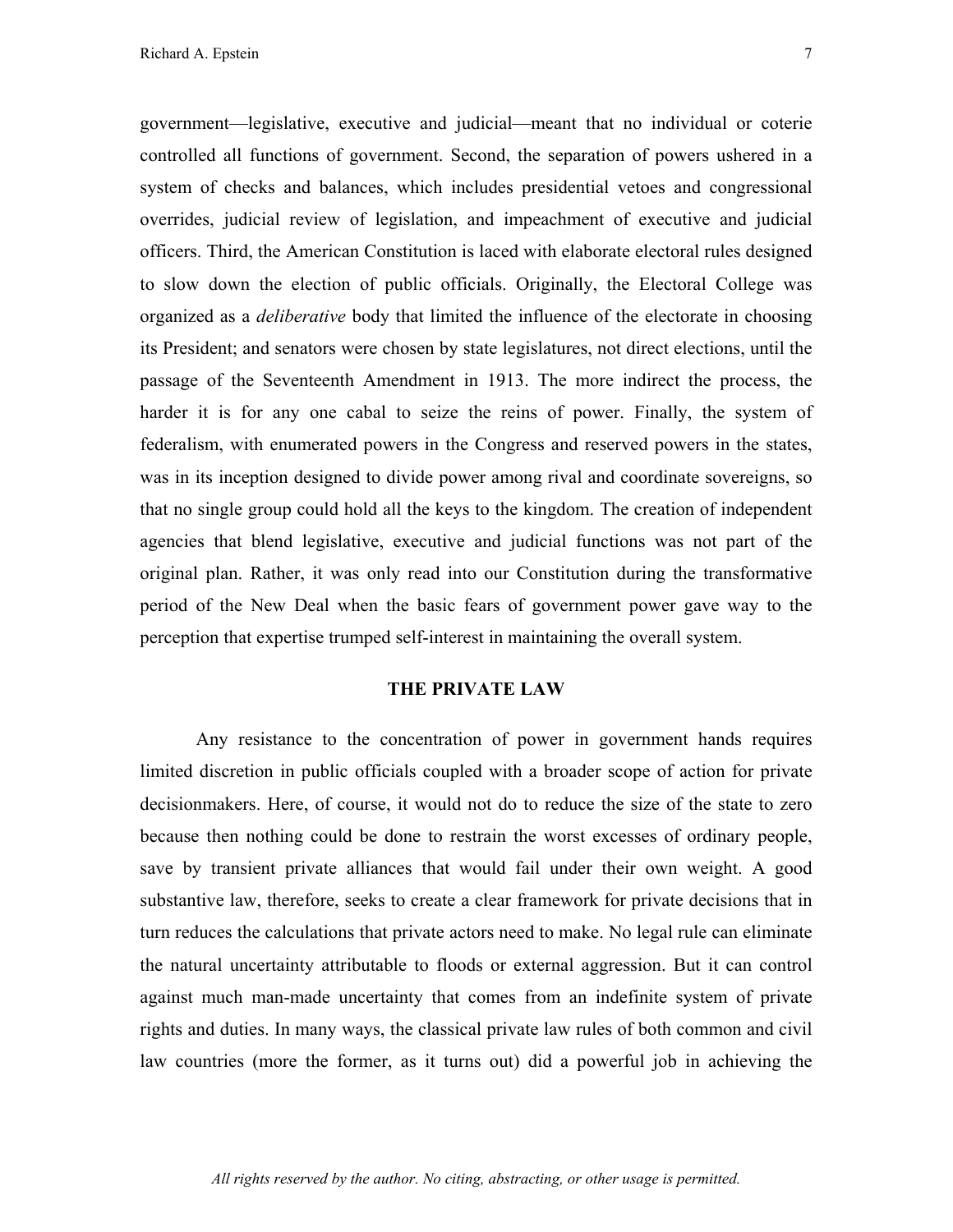optimal set of legal rules, from which more modern rules have, as a rough generalization, tended to stray.

#### **Salient Characteristics of Sound Legal Rules**

This short paper cannot outline in systematic fashion the full set of rules that is needed to take individuals out of the state of nature and into the modern state. Suffice it to say for these purposes that these rules include governance for the acquisition, transfer and protection of property, including (as it were) property in one's own labor. They must also provide for ways for state officials to obtain the needed resources to operate this system. Let me address three types of approaches that offer some simple and effective solutions to these challenges: rules that establish clear temporal priority; rules that judge behavior by outputs, not inputs; and rules that prorate the benefits and costs of various joint and collective decisions. Since these rules operate in part as beneficial heuristics, it is important to indicate the settings in which they break down as well as those in which they function well.

#### *Temporal priority*

One fundamental concern for any legal system is to match specific persons with specific resources: my house, your field. The traditional common and civil law approach to this question follows the maxim "prior in time is higher in right." Several observations are pertinent about this approach.

First, this rule works as an ordinal and not a cardinal measure. In any race to obtain a given resource, the only question is who gets there first. The margin of the victory is utterly immaterial to the outcome. These rules are similar to those which have been well honed in athletic competitions. The gold medal goes to the competitor who finishes first; the margin of victory is utterly immaterial. The source of the analogy is potent. Private organizations have the right incentives to find optimal rules because they internalize the gains and losses of their collective decisions. When a legal system uses similar rules to adjudicate claims among strangers, the presumption is that they are on the right track. Independent argument supports the same result. The reason for this tough all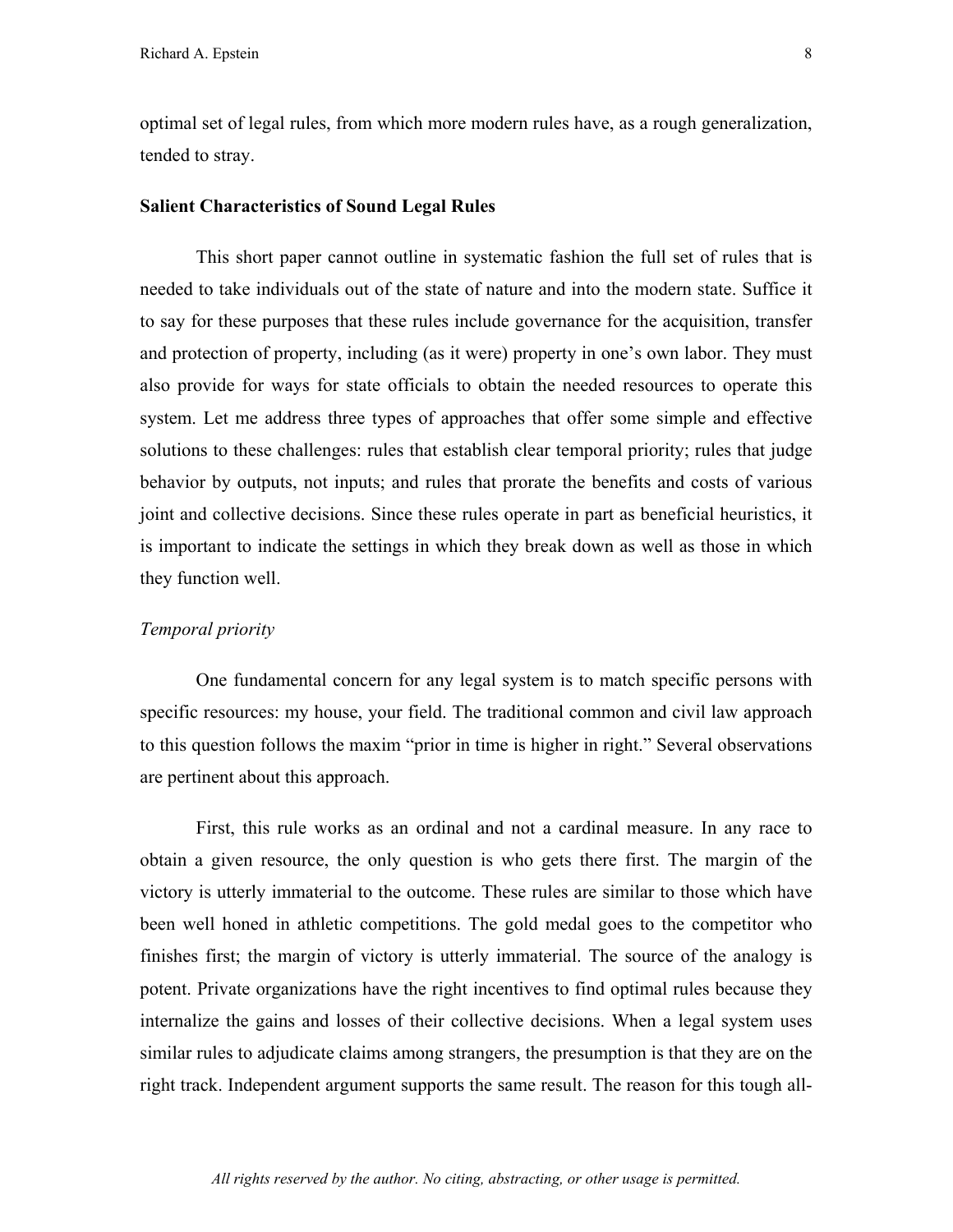or-nothing rule lies in its ability to avoid the incredible complexity of the alternative approach. Once the margin of victory counts, two additional tasks have to be accomplished. Someone has to give a precise measure of the margin of victory, which may be possible in a race, but is not possible in an unstructured encounter where many people are seeking the same resource. In addition, someone has to develop an appropriate sharing rule that indicates what margin of victory entitles the winner to what fraction of the whole. Any such scale is arbitrary, and no single scale will be suitable for all different arenas.

Second, this rule is robust across multiple individuals because the rule is explicitly comparative. It says that *higher* in time is *prior* in right. It does not say that *first* in time is *highest* in right. That difference is critical in those cases in which more than two individuals are in competition for any particular resource. Thus, with respect to the acquisition of land or other property, it sometimes happens, especially in turbulent times, that A owns property which is taken from him by B, which in turn is taken from B by C. If the only rule were that first in time were higher in right, the legal system could not deal with any conflicts between B and C, or any subsequent possessor. But the strict ordinality of this rule is complemented by the principle of *relative* title. If A is out of the picture, then B will prevail over C. If B is out of the picture, then A will prevail over C. Further extensions and expansions are possible so that the rule is robust over a broad range of cases. It bears little demonstration that if any system of apportionment founders in setting fractions in conflicts between two persons, then it surely founders when three or more people are in competition for the same resource.

Third, this system of priority is of great importance not just for the acquisition of property rights in unowned objects. It is also useful in setting the priorities among various creditors of a single debtor (Baird, 2001). Thus, suppose that A owns property worth \$1,000, and B, C, and D take out successive mortgages on the property for \$500, \$300 and \$100. If the asset retains its value, each of these individuals can collect their debt in full no matter what the sharing rule with respect to the proceeds from the sale of the asset. But if the asset in question falls in value to under \$900, the value of the collateral is less than the outstanding value of the debts, and some *priority* rule has to be established. Here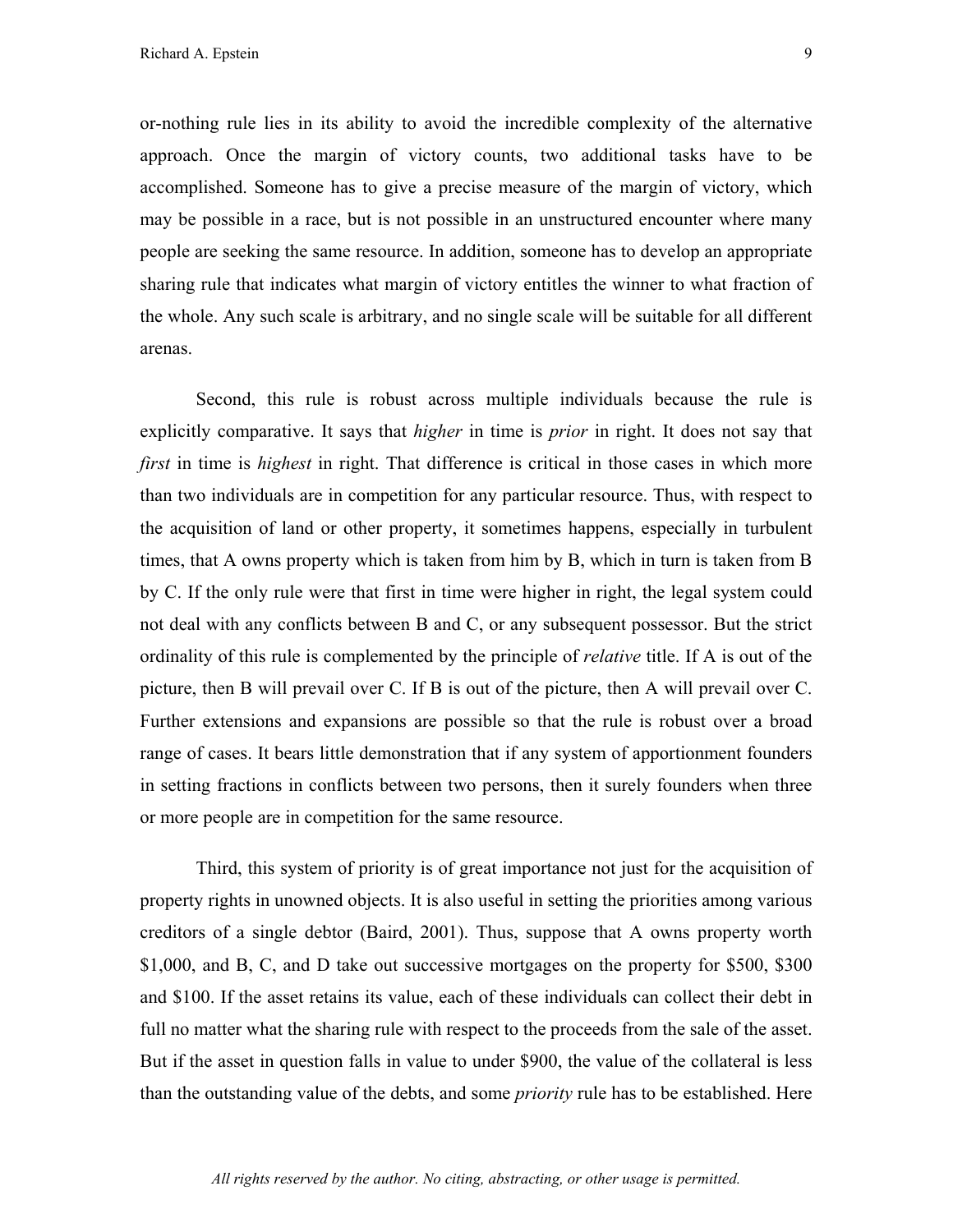again the absolute priority rule is universally adopted among secured creditors, such that B gets his \$500 before C gets his \$300, and C gets his \$300 before D gets his \$100. The hard rule is made clear in advance, so that individuals can adjust the level of interest charged to take into account the relative riskiness of their loans. In addition, the clarity of the priority rule makes it easier to determine the price at which these loans can be sold or pooled, an exit option for the original lender which increases the willingness to extend credit in the first instance.

Fourth, the absolute priority rule is capable of reinforcement by sensible legislative interventions. One serious question with the sequential creation of property interests is how to establish these priorities. The universal answer is the creation of a single state system of recordation for claims, which is enforced by a draconian rule that excludes (except in some rare cases) any individual who does not give notice to the world of the priority of his claim. Recordation is a simple procedure by which claimants can give a simple description of their claim and the plot of land to which it attaches. All other individuals are charged with notice of what is in the system, much the way in which students are charged with knowing any assignment that is posted on the bulletin board. This system means that the prior-in-time rule no longer applies to the acquisition of property, but to its recordation. Some individuals might argue that this means that the state has taken property from those who prevail under the ordinary private law rule but lose under the statutory scheme. The answer is that even if they lost the property ex post, they gained full compensation for that loss ex ante under a set of rules that improved the security of transactions for all players, regardless of when they arrived at the scene. And any danger of monopoly power is offset by a rule of open and universal access to the public registry, which allows private intermediaries to gather and reconfigure the information in ways that facilitate the creation of a competitive market.

Fifth, the system of priority can be applied to various forms of intellectual property that cannot be reduced to ordinary possession, such as patents, copyrights, trade names, and trade marks (Landes, 2003). Here again, the rule of prior in time is higher in right has led to some momentous patent races in which one inventor (e.g., Alexander Graham Bell and the telephone) wins out over a rival by a hair and keeps the full set of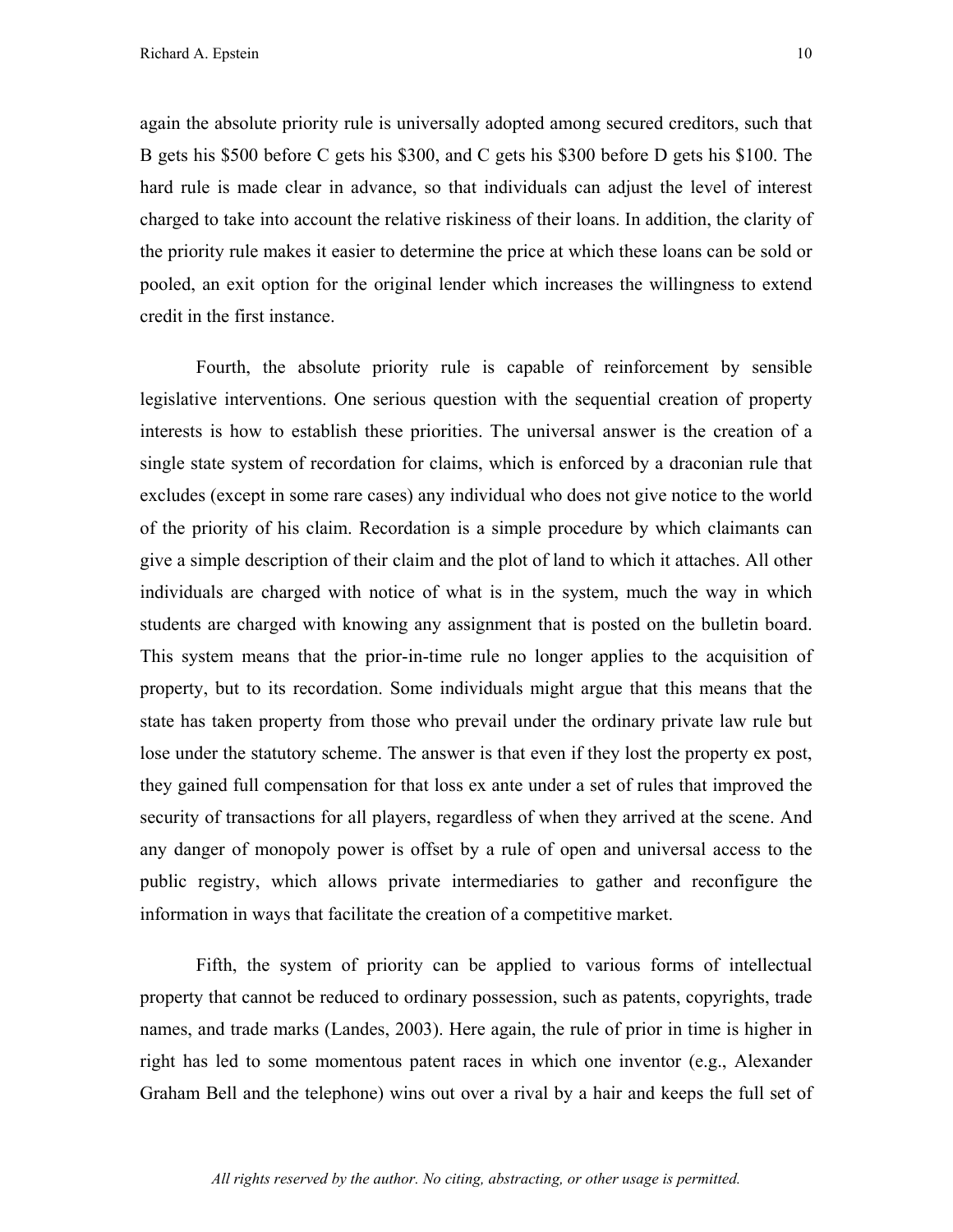patent rights. The European system follows this rule rigorously, but the American law of patents does not, and allows for the displacement of the first to file if the second inventor can show that he had the appropriate conception first and diligently struggled to bring it to market. Here is a case in which the adoption of a complex rule is just asking for trouble. The ostensible rationale of the rule is to allow small inventors a fair shot against their more well-heeled rivals. The actual effect is to introduce a gratuitous measure of uncertainty that often allows large inventors (or the corporations for whom they work) to use this set of neutral rules against the smaller inventors whom the rule was intended to protect. This additional measure of complexity has the exact opposite effect of the recordation rules. It introduces a new measure of complexity that increases uncertainty and works to the ex ante disadvantage of everyone.

Sixth, this system of strict temporal priorities sometimes breaks down. Here the critical condition is this: the ordinal rule works well when the cardinal gaps tend to be large. If the question is the slow expansion of the frontier, settlers will come at large intervals. Each will tend to limit the amount of land that he claims to defensible borders, so the system will tend to fill in naturally, as it were. But in some cases, the parties do race, as with the Oklahoma "Sooners." In this case, the United States set the ground rules such that all homesteaders gathered at the border, which they were allowed to cross only at 12:01 AM on the appointed day. The net effect was that many claimants jumped the line "sooner" than they should have, creating mass chaos. The same situation could apply today if one sought to occupy the broadcast spectrum by a first possession rule, which in fact had some brief success in the early days of radio in the 1920s in the United States before it was overturned by statutory rule (Hazlett, 1990). But today any unallocated portion of the spectrum could be occupied in milliseconds under a first-in-time rule. So the system has to shift. One response is the comparative hearing that requires each applicant to inflate its virtue. A better choice is to sell off predetermined frequencies by auction, which people could then use as they choose. Here the system will favor those with the highest use value, which the bid alone is sufficient to communicate, without the release of valuable trade secrets, and without the risk of government favoritism in making allocations. Once acquired, the frequencies could then be freely alienated after acquisition, and their use patterns could change with new technology, just as land that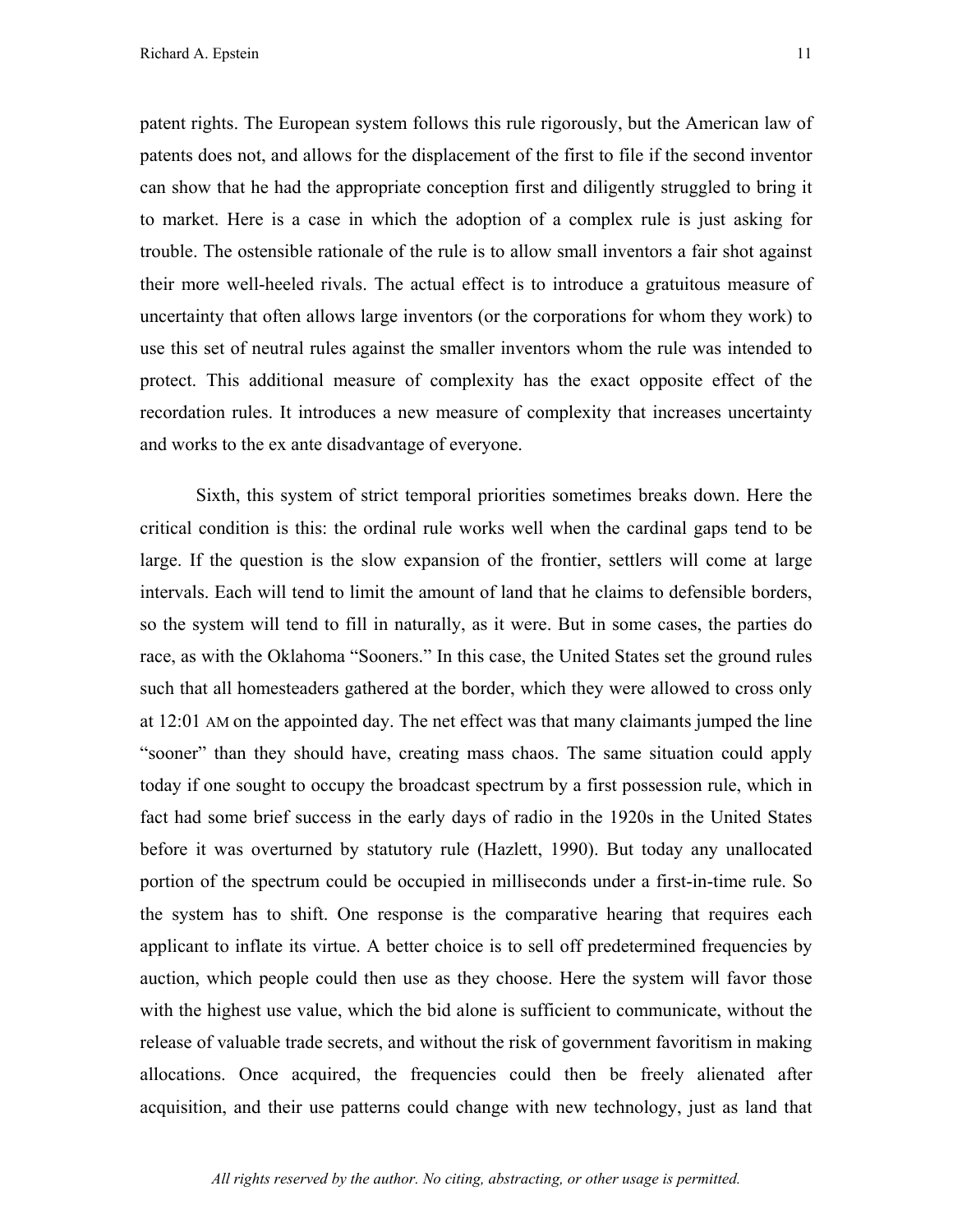once was used for farming becomes with urbanization the site of a factory. The breakdown of the system in specified consequences makes it absolutely critical to know what the right fallback position is.

#### *Judge Outputs, Not Inputs*

A second guideline is to determine liability based on outputs, not inputs. Once again, sports provide a useful analogy. Whether a ball is in-bounds or out-of-bounds depends on where it lands, not on how well it has been hit. Whether a goal or touchdown is scored likewise depends on whether the ball has crossed the line, not on whether the offensive player has used reasonable efforts to score. Luck, therefore, has a place in all competitions, even if it does not always even out in the end.

*Torts.* This approach carries over to disputes over bodily injury and property damage (Epstein, 1999). The body of law that polices disputes between strangers (who meet randomly) and neighbors (who stand in fixed permanent relationship to each other) is triggered in the first instance by *entry* into the protected space of another person. A defendant could hit the plaintiff or walk onto his land. The defendant could damage the property of another by throwing rocks or emitting fumes across the boundary line. In highway accidents, a defendant could enter an intersection in violation of the rules of the road. In all cases, the illicit boundary crossing is necessary to establish the basic case of liability. The dilemma is whether the law should also look to the inputs generated by the defendant, chiefly the level of care taken to avoid the initial invasion of the plaintiff's space. For example, a court could ask whether drivers tried to comply with the rules of the road, or were impaired by epilepsy or drowsiness from behaving correctly. In all these contexts, the best and simplest response is a "strict liability" approach, which keys the determination of the plaintiff's case to the consequences of the defendant's action. The intentions of the defendant and the level of care taken to avoid the harm are no more relevant than in athletic competitions.<sup>1</sup> What one has done, not what was intended or might have happened, should be all that matters.

<span id="page-14-0"></span> <sup>1</sup>  $I<sub>I</sub>$  put aside the complications that arise when punitive damages are sought for flagrant harms, which are much like those actions that are flagrant fouls, e.g., red cards, which often call for expulsion from the contest.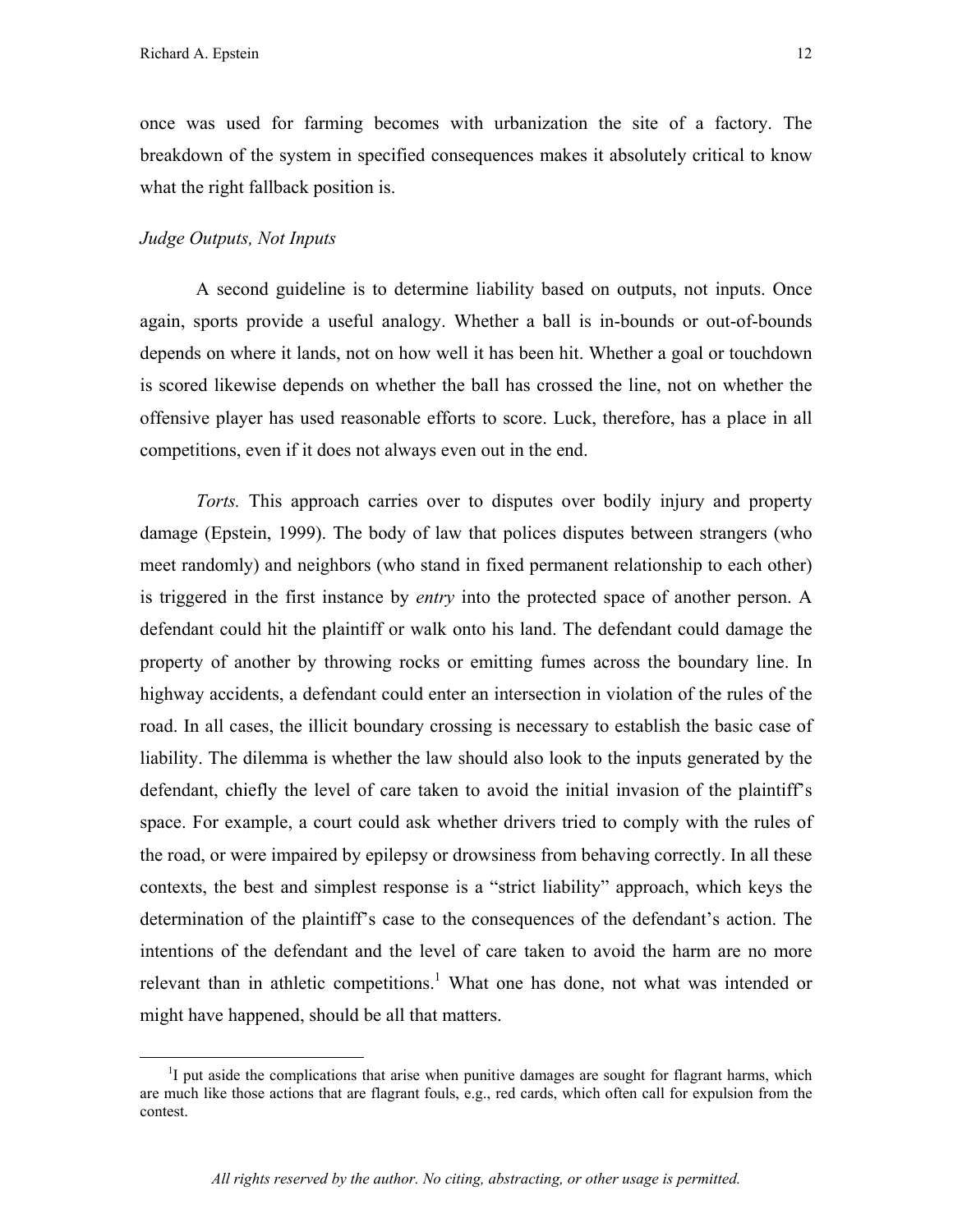Here is why it is best to ignore the varied elements of moral responsibility. First, the strict liability system is much cheaper to operate than one that seeks to investigate levels of care. Any decision on liability versus no liability necessarily raises an on/off question, unlike the question of damages for harm caused, which varies continuously with the extent of the loss. As a matter of decision theory, any on/off determination is

best linked to an on/off switch, rather than to some continuous variable, such as care level. Any variables on care level (e.g., what do particular precautions cost, how effective are they likely to be) are difficult to estimate after the fact because they involve a heavy reliance on unobservable alternatives with indefinite costs and benefits. Hindsight bias is an obvious problem given the tendency of fact finders to overweigh the events that did occur relative to the ones that did not. Using a rule that makes public decisions more reliable allows private parties to make their own private judgments as to whether certain precautions are worth taking or not. There is, moreover, no reason to think that this strict rule of liability has inferior incentive effects to those rules that ask fact finders to calculate the optimal level of care, notwithstanding all the risks of hindsight bias. Even if both rules were perfectly administered, the defendants would take exactly the same level of care, eschewing all but cost-justified precautions.

Second, the strict liability rule could be applied in all cases, regardless of the causal mechanism. There has been a regrettable tendency in the law to adopt different standards of liability in different kinds of cases. Thus at one time, it was thought that a strict liability rule should apply to particulate damage, such as that caused by throwing debris on the land of another, but a negligence rule should apply to damages caused by concussion, without debris. Today, it is common to apply the rule of strict liability solely to activities that are denominated "ultrahazardous or abnormally dangerous" fumigation, oil drilling, blasting, etc.—but not to ordinary automobile accidents. A similar distinction applies a strict liability rule to damages caused by dangerous, but not tame, animals. But in none of these settings is it explained why the ex ante difference in probability (which is relevant to the question of whether injunctive relief should be supplied) should matter once the harm has come to pass. All distinctions are costly to police. These refinements thus violate one basic principle of simplicity that holds: only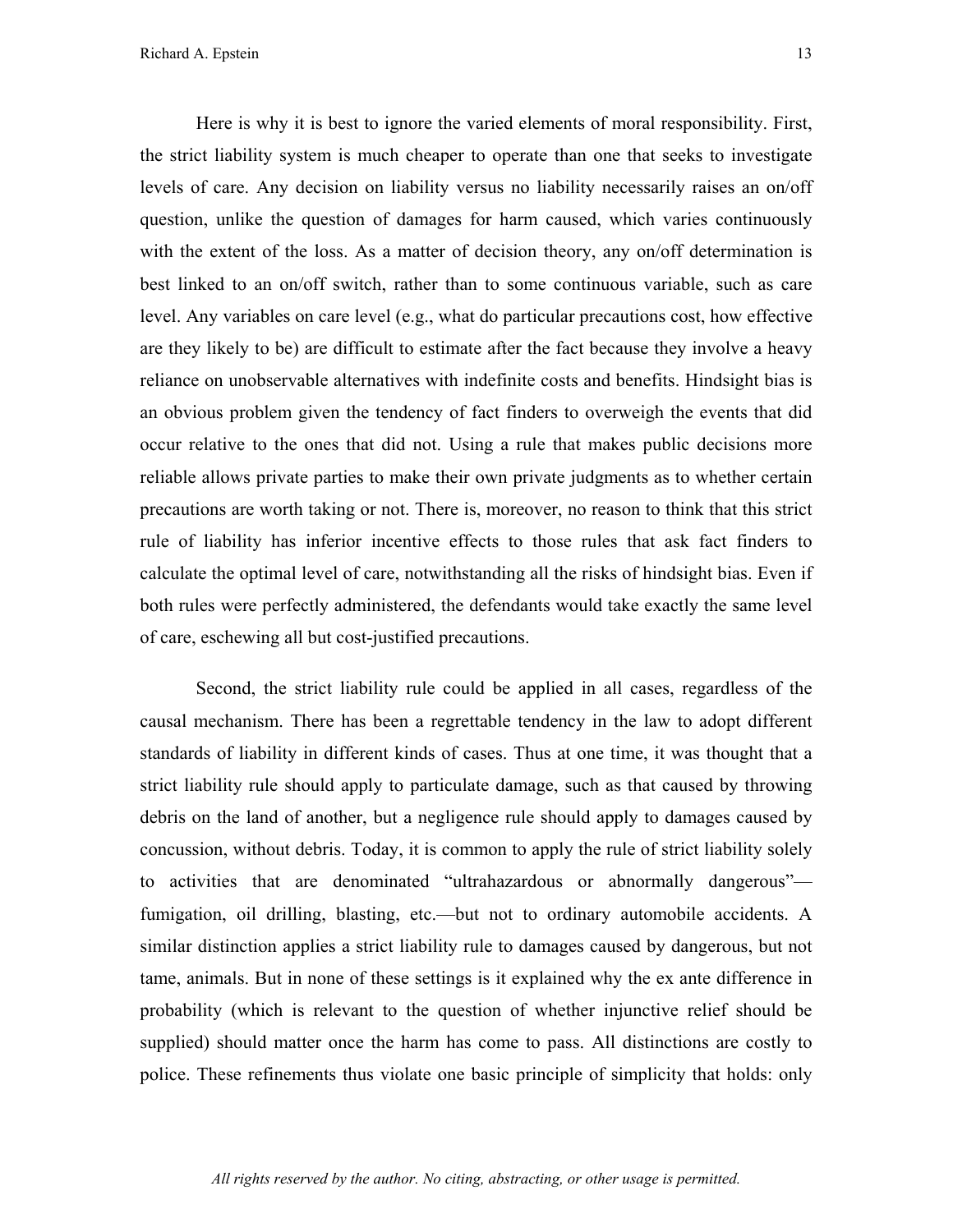introduce a distinction between related cases where it is likely to offer some system-wide improvement on private incentives to take care, which is not at issue here.

It is important to note some limitations to the rule. The first (as with the prior-intime rule) depends on the frequency and distribution of boundary crossing events. Between neighbors, the harms in question often involve high-frequency, low-level interactions. In these cases, the so-called live-and-let-live rule adopts an automatic set-off mechanism whereby neither party can sue the other for any harms comprehended by the rule (voices, kitchen smells, background noises) on the grounds that both parties—a classic Pareto improvement—gain more with their additional freedom of action than they suffer by their loss of seclusion. These low-level interference rules also apply to spectrum interference, under the same rationale of mutual benefit from state-imposed deviation of the no boundary crossing rule.

Second, the noninvasion rule is always subject to variation by a private land use plan, often designed and imposed by a single developer, which alters (usually increases, say by esthetic requirements) the burdens imposed on individual landowners. The subdivision program helps to correct any initial mistakes in the resolution of boundary disputes generated by the off-the-rack rules supplied by the legal system. But the variations found in these alternative rules, and the private governance structure needed to enforce them, make it impossible to incorporate them as background government norms.

Third, the strict liability rule need not apply to harms that arise in consensual settings, such as the liability of a physician to a patient, the landlord to a tenant, or the employer to an employee. But frequently some other on/off switch is available. Thus, for example, the occupier of premises could be liable in the event that the premise hazard was latent, but not patent. Therefore, slip-and-fall cases generally come out for the plaintiff if a spilt liquid is the same color as the tile floor; and, more likely, the other way if it is not. The source of the distinction is that the first case involves a *trap* while the second warns the customer or tenant of the danger. In addition, the huge expansion in product liability cases comes from the rule that obvious defects expose defendants to liability even when the injured party has the option to withdraw, say, from the use of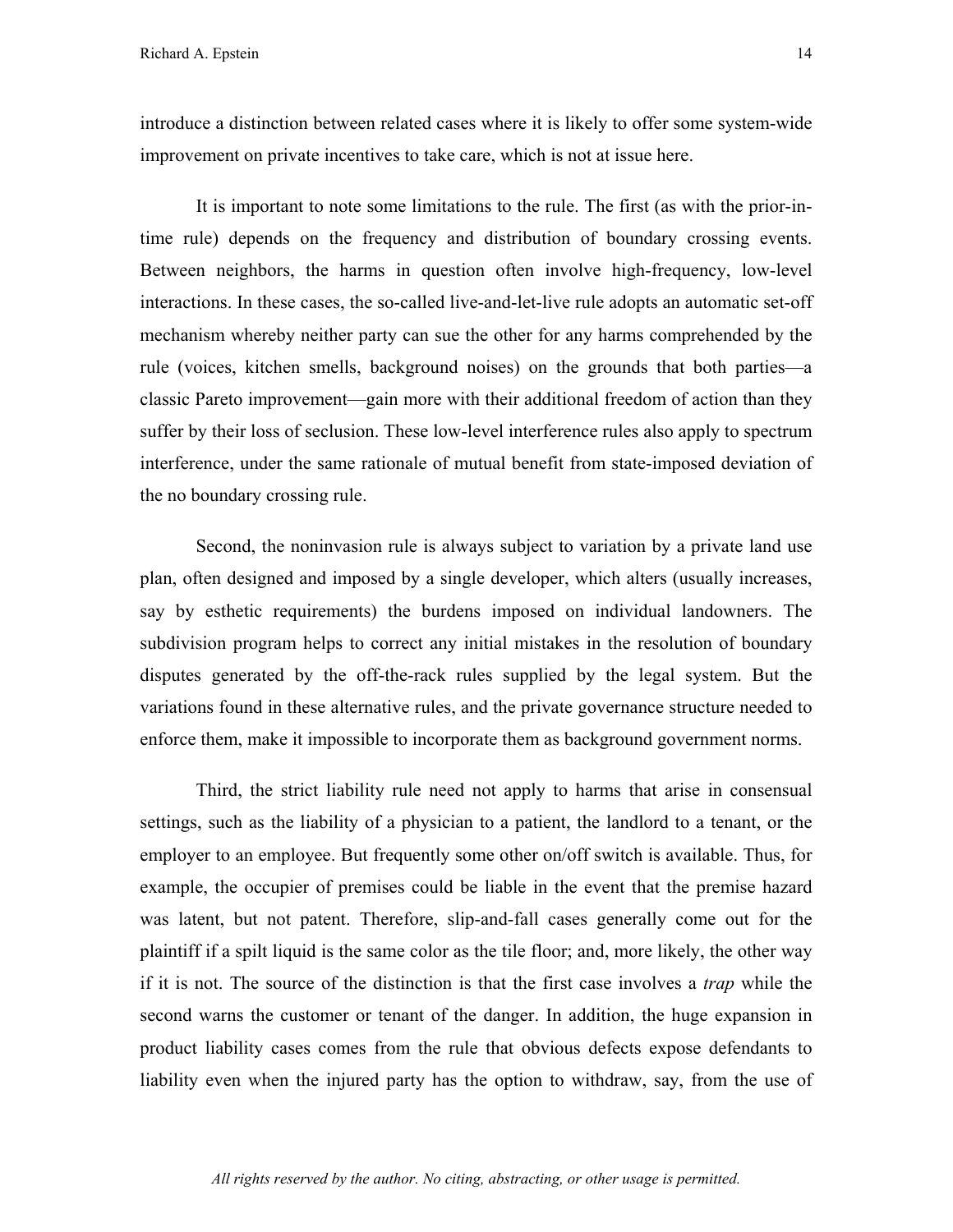machine tools. Once the open-and-obvious rule is set aside, the only backstop is the same kind of elaborate cost/benefit analysis used in negligence cases involving strangers, and subject to the same sorts of objections on cost and reliability.

Fourth, in some areas, like medical malpractice, the default norm cannot turn on physical invasion, which is what surgeons are supposed to do. A distinction between latent and patent defects also does not matter with unconscious patients. Instead, (if no contract is applicable) the correct approach usually involves an appeal to medical *custom*, which sets as bright of a line rule as is possible under the circumstances. Here multiple customs may compete with each other, and customs may change over time, but in general the physician whose care level conforms to any customary standard is able to beat back liability that would otherwise be imposed under some generalized cost/benefit standard. No matter what rules are involved, these medical cases are always more difficult to solve than routine accident cases. It is no accident that the rejection of customary standards in product liability design defect cases has fueled much of the expansion in product liability litigation.

*Contract.* A similar analysis could apply to the analysis of contractual liability. Here the overarching principle is that the parties themselves should set the terms of their engagement, so that one central function of the law is to supply a set of *default* terms that will economize on transaction costs when certain unwanted contingencies occur (Epstein, 1984). Usually, when parties enter into contracts they adopt simple rules to determine the outcome of their disputes. One implication of this position is that the performance of contractual duties is generally strict, so that parties cannot argue that they should be excused from liability so long as they used reasonable efforts to discharge their obligations. Yet owing to the variety of situations, the clear rule sometimes confers an unqualified option to withdraw from an arrangement, for either or both sides. For example, the typical employment contract calls for a contract at will, where either side can terminate for good reason, bad reason, or no reason at all, subject only to accrued obligations, such as past wages or commissions or liability for work-related injuries. This rule means that two persons do not have to continue in business when they no longer trust each other. It also means that no court has to decide whether the withdrawal from the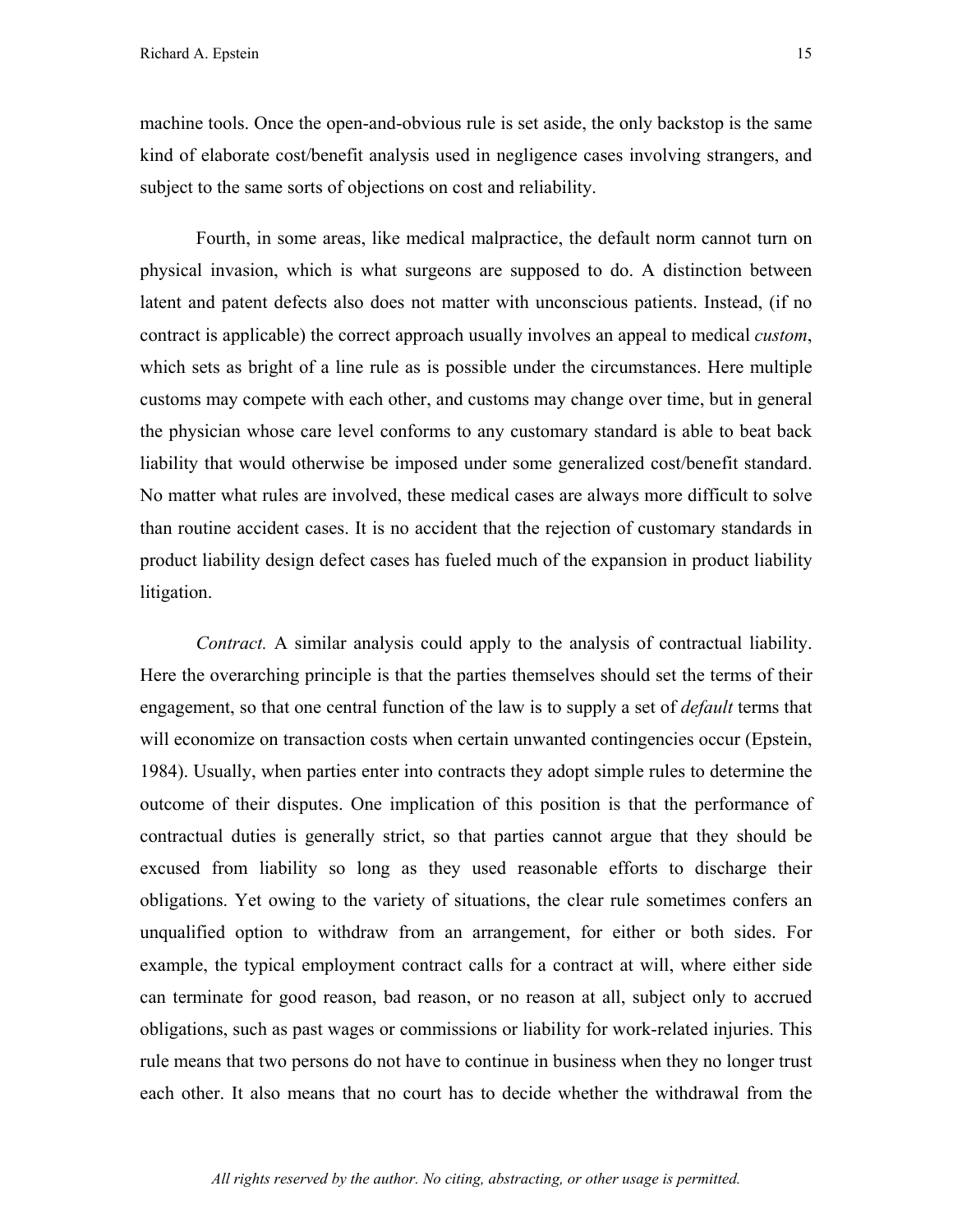agreement was done "for cause," another multi-factored inquiry that increases administrative expense and erodes predictability. Under these agreements, the persistent threat that each side has to pull out offers an implicit, but effective, threat against the advantage-taking of the other side to the arrangement. Thus, these arrangements often prove durable for years even though they can be terminated in the twinkling of an eye.

Under this competitive arrangement, employers are not likely to fire employees without cause no matter what the legal requirements. Any decision to remove workers will be observed by other workers who will leave voluntarily on their own terms if they think that an employer is capricious. In any case, employers have to incur substantial costs to recruit and train new workers, who themselves might not work out. The entire at will arrangement is as durable as it is simple even though it makes no reference to the optimization of overall firm or social utility. And where it does not suit the situation, the parties can under the principle of freedom of contract craft terms that better suit their situations. Yet even here, simple rules often work well: fixed terms of service, and severance pay of a stipulated amount are common examples.

One of the great mistakes of modern regulatory law is to attack the contract at will on a variety of grounds. Many common law courts believe that they can decide which dismissals are "unjust" and which not, and thus plunge the area into uncertainty and induce a civil-service-like inefficiency when disruptive workers cannot be displaced. Often workers are given statutory protection along similar lines. Sometimes employers are placed under a duty to bargain with unions that are chosen to represent all workers, often including those who dissent from their representation. In many cases, antidiscrimination laws introduce shadowy requirements of motive or disparate impact in ways that limit the ability to hire and fire (but never to refuse or quit). These laws have generated a vast amount of litigation, which has done little, if anything, to improve the overall situation even for workers in the protected class, in part because of the hidden traps in using shaky statistical evidence to prove discrimination (Heckman, 1998). The net effect in all cases is to slow down the mobility of labor, and thus to undercut the most effective self-help remedy of workers and firms alike, which is to look elsewhere when things are bad.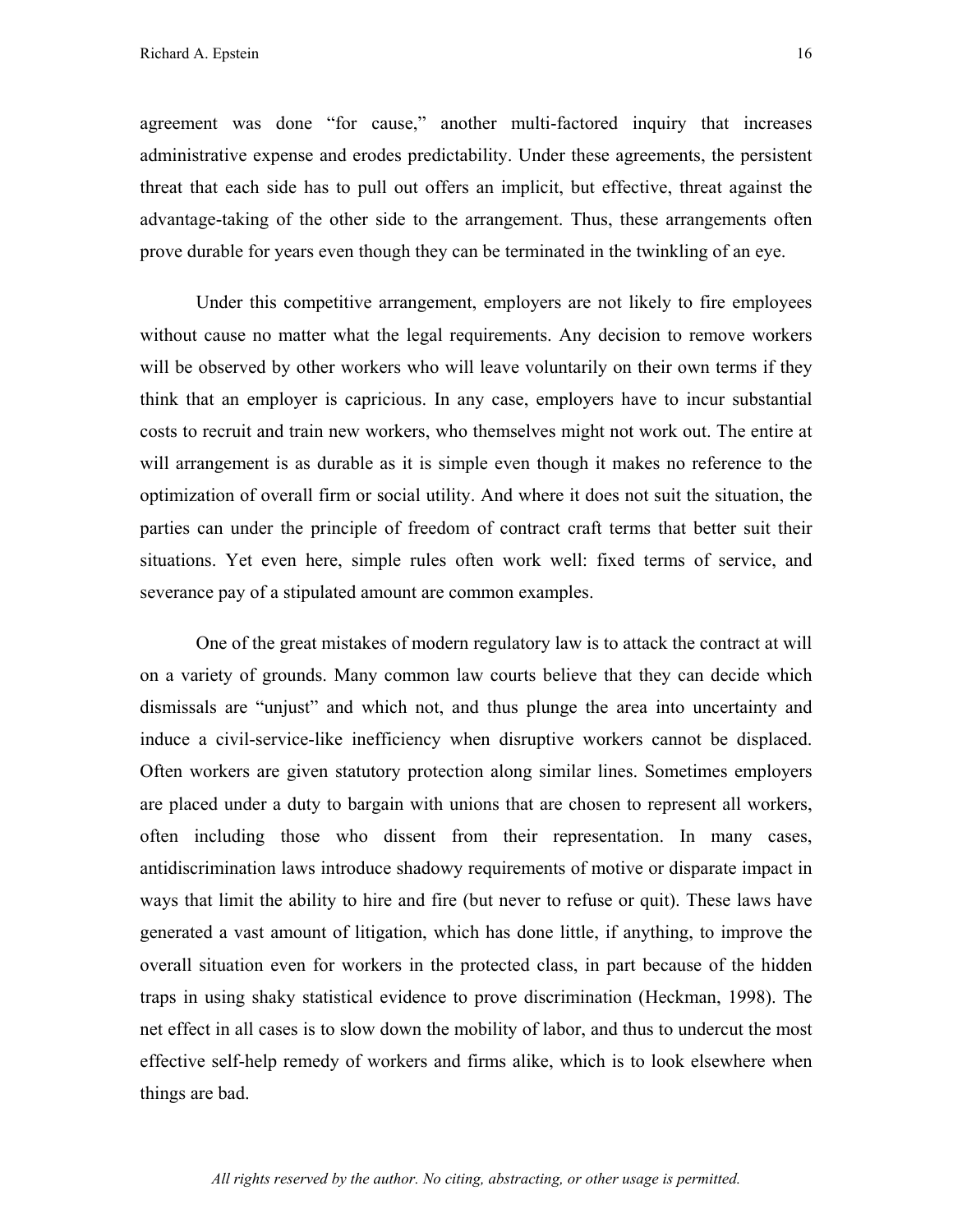#### *Proration*

The last of the simple rules that influence many areas of law is the requirement of proration of costs and benefits among individuals in similar situations. Here the basic rule has its origins in the law of partnership, whose fundamental default provisions run as follows. First, unless otherwise specified, each partner owns the same fractional share of the business, both for benefits and losses. Second, in the event that benefits (or burdens) are allocated explicitly on a non-pro rata basis, then burdens (or benefits) are allocated by that same share, unless otherwise agreed. The virtues of this simple rule are manifold. First, it helps with morale inside the business by its obvious appeal to a sense of fairness. Second, it reduces the incentives to manipulate various outcomes. Thus, if an outside offer comes to the firm, as a first approximation, any partner will accept it if his expected benefits are greater than his expected costs. So long as all partners are prorated in their interests, this self-interested calculation will lead to outcomes that similarly benefit other members of the firm as well. Of course, this simple rule has to be qualified when the efforts of individual partners vary by activity and task, which is one reason why these firms tend to remain small in light of monitoring problems. But the entire principle of proration has a new life in the creation of various kinds of investment vehicles where the shareholders of the firm contribute only cash, and not labor, so that it is far easier to prorate the profits over the firm in accordance with investments. The elimination of the uncertainty over the division of spoils increases the alienability of shares (which again increases the willingness to invest), and reduces the level of tension on whether to declare dividends or retain earnings within the firm. But in this situation, the separation of ownership from management creates problems of trust that are not dissimilar to those which are found in governments. It is, therefore, no accident that the devices one sees in a constitutional setting are found in large voluntary organizations as well, most notably, some effort to separate the executive functions from the overall governance functions of the board of directors. But these parallels are not precise because the exit option (sell shares) is far more potent with corporations than with politics, where greater efforts must be made to secure voice and protection for individual citizens.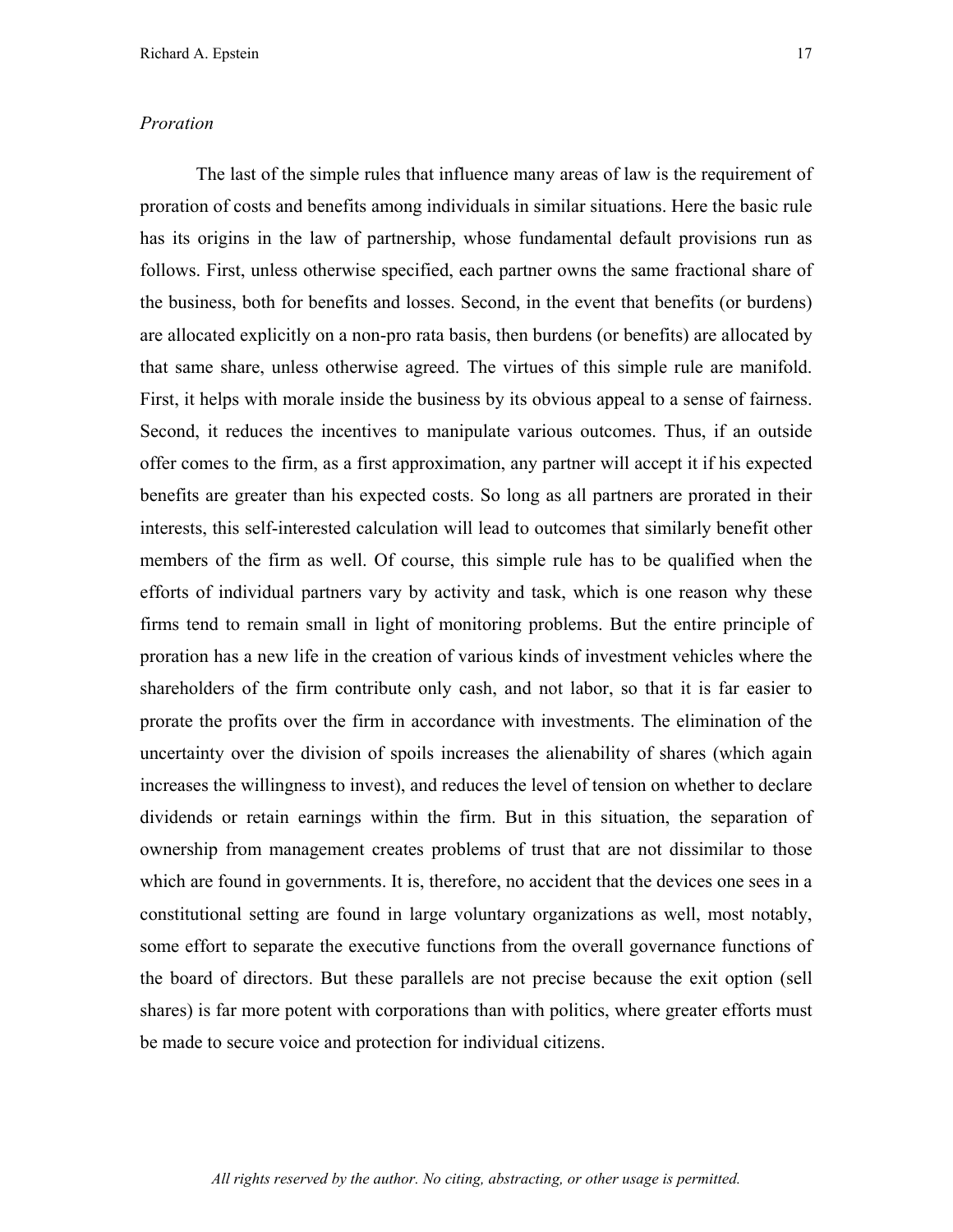The success of this pro rata rule in joint ventures carries over to other areas that are only weakly consensual. Previously, I noted that the absolute priority rule applied to cases of *secured* debt. But the priority rule for general creditors is that they share in the assets of the debtor to the extent of their indebtedness (Baird, 2001). Unsecured debt is extended and modified in countless different ways. The absence of any clear record of priorities makes it foolhardy to seek to decide which creditor takes priority over the others. The key issue in these cases is often to preserve the "going concern" value of the business, so that bankruptcy codes typically contain provisions that prevent a hardpressed debtor from paying off one creditor in preference to others in ways that would result in the destruction of the overall business. A similar use of proration devices also applies to water rights in riparian systems, in contrast with the absolute priority rule in connection with land. Riparian rights are those which permit an adjacent landowner ("the riparian") to divert some water from a flowing stream for domestic or farming use associated with its own parcel. The amount of water that can be taken from the stream often must be limited less it be milked dry. It is typically difficult to determine which landowner came to the river's edge first; and it is unwise to encourage the rapid occupation of land by using that as the badge to create rights in water. Therefore, each riparian is treated as a general creditor, entitled to a pro rata share (measured by the amount of his interest) in the water in question. That rule will not apply in prior appropriation states where the prior-in-time rule tends to apply, precisely because in stream uses are of little or no value. But in the riparian context, the pro rata rule sets the framework that allows for the allocation of a common resource among multiple holders who have no independent connection. No system of voluntary negotiation could reach this result given the transactional obstacles.

The durability of these proration rules is evident as well in their key role in constitutional adjudication. Quite frequently, the government imposes comprehensive regulations over the use of land or the ability to speak. One question is whether these regulations constitute a taking of private property, or an infringement of freedom of speech (Epstein, 1985). One test of the legitimacy of these regulations is the question of whether they subject individuals to prorated forms liability. It is, for example, no accident that the defenders of classical liberalism (of which I count myself as one) are drawn in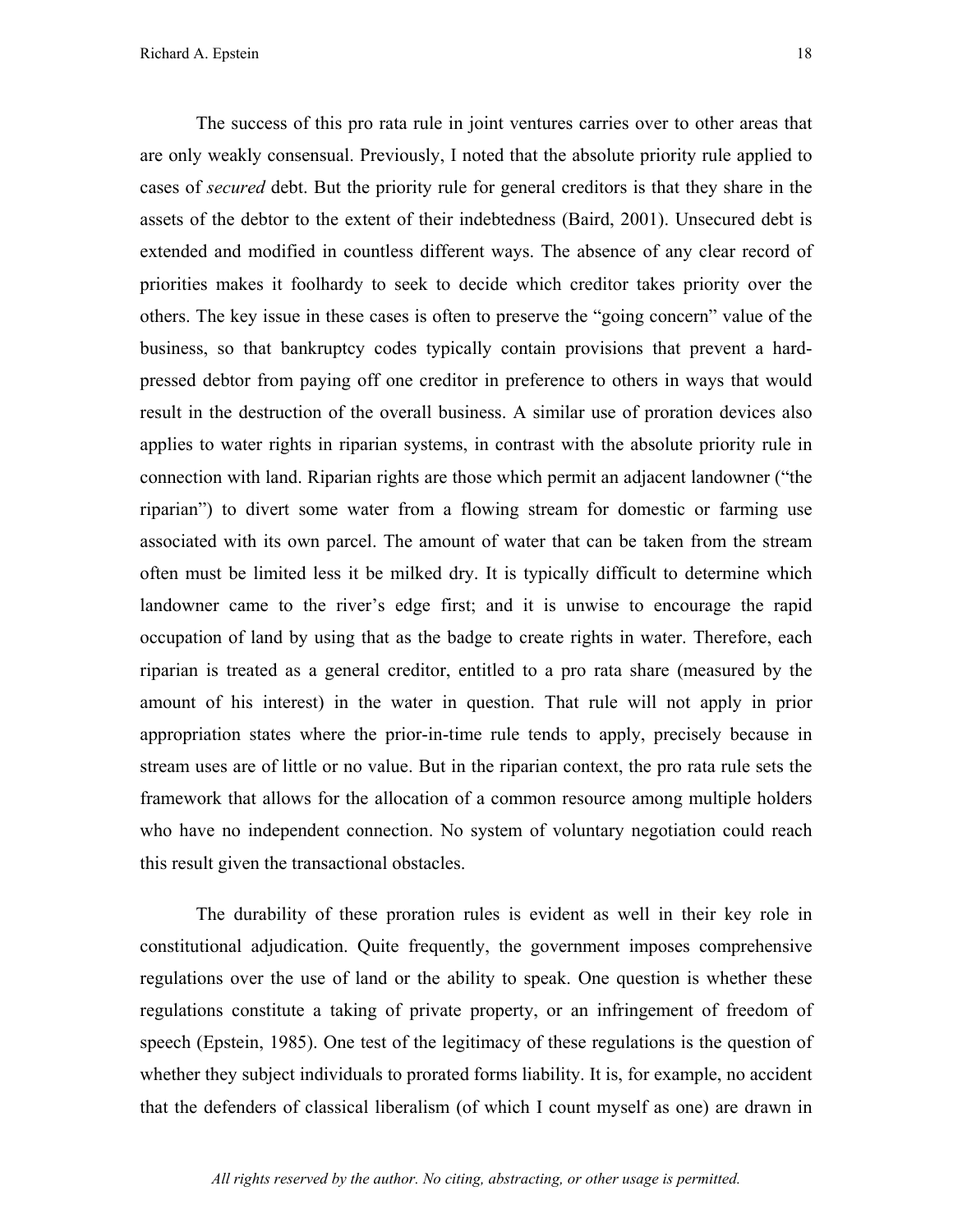general to systems of proportionate taxation, often on the explicit ground that citizens should be treated the same, as partners involved in common ventures (Smith, 1776, at 777; Hayek, 1960, at 314). This view of the world rejects the more extreme libertarian views that equate taxation to either theft or forced labor (Nozick, 1974). It also has the twin virtues of allowing the state to reach whatever revenue targets it deems appropriate, while reducing the political pressures that each faction has to impose disproportionate liability on other groups while nabbing, if possible, a disproportionate share of the gains for itself. That test will run into difficulty where there is a strong social pressure for redistribution of wealth. However, it remains, at least in the United States, a strong constraint with respect to taxes in specialized areas, such as the press, which receive higher scrutiny, where, for example, progressive taxation on newspaper revenue has been struck down as a limitation on freedom of speech.

The same argument applies in many other areas as well. The limitations on new construction that are imposed by a zoning law are far more likely to represent sound social policy if all the affected landowners are bound in equal proportions. At times, the United States Supreme Court has treated the disproportionate impact test as the sign of unjust confiscation from one group to another. But in its willingness to allow states to transfer wealth across parties, it adopts a "pragmatic" approach that involves the same multi-factored method that wreaks such havoc in other areas. The effort to invite scientific precision turns out to be an open invitation to factional politics.

#### **CONCLUSION**

This quick Cook's tour of the logical structure of legal rules is done in order to make this general observation. There is a sharp parallel between the logic of individual decision-making and the logic of collective action. In both cases, there is a desire to achieve some global objective of utility maximization. But the formal tools of analysis to achieve that end break down in both areas. In ordinary life, people tend to resort to convenient heuristics and rules of thumb to make decisions that produce sound results in most cases, even if shipwrecks in others. In the law, the earlier writers uniformly adhered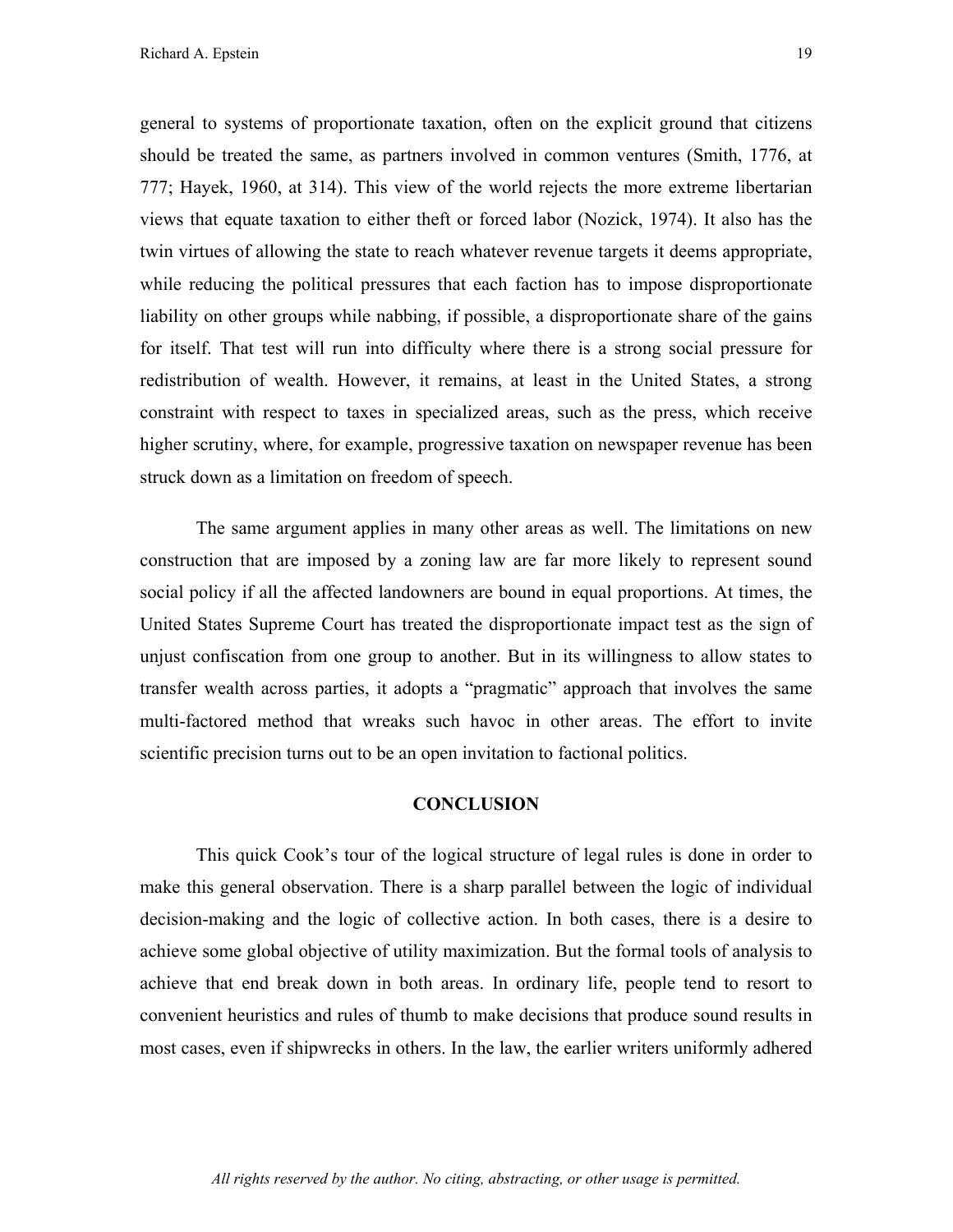to some "natural law" rules that embodied these presumptions in simple rules that do a better job of achieving utilitarian ends than the self-conscious modern utilitarian methods.

#### **ACKNOWLEDGMENT**

I should to thank Eric Murphy, University of Chicago Law School, Class of 2005, and Stefanie Diaz of the Hoover Institution for their excellent research assistance.

#### **REFERENCES**

- Baird, D., T. Jackson, and B. Adler. 2001. Cases, Problems, and Materials on Bankruptcy. 3rd Ed. New York: Foundation Press.
- Currie, D. 1985. The Constitution in the Supreme Court: The First Hundred Years, 1789- 1888. Chicago: The University of Chicago Press.
- Coase, R. 1959. The Federal Communications Commission. *Journal of Law and Economics* 2: 1–40.
- Coase, R. 1960. The Problem of Social Cost. *Journal of Law and Economics* 3: 1–44.
- Epstein, R. 1973. Pleadings and Presumptions. *University of Chicago Law Review* 40: 556–582.
- Epstein, R. 1984. In Defense of the Contract at Will. *University of Chicago Law Review*  51: 947–982.
- Epstein, R. 1995. Simple Rules for a Complex World. Cambridge (MA): Harvard University Press.
- Epstein, R. 1985. Takings: Private Property and the Power of Eminent Domain. Cambridge (MA): Harvard University Press.
- Epstein, R. 1999. Torts. New York: Aspen.
- Epstein, R. 2003. Skepticism and Freedom: A Modern Case for Classical Liberalism. Chicago: University of Chicago Press.
- Gigerenzer, G., P. Todd, and the ABC Research Group. 1999. Simple Heuristics That Make Us Smart. New York: Oxford University Press.
- Hart, H. 1961. The Concept of Law. Oxford: Clarendon Press.
- Hayek, F. 1960. The Constitution of Liberty. Chicago: University of Chicago Press.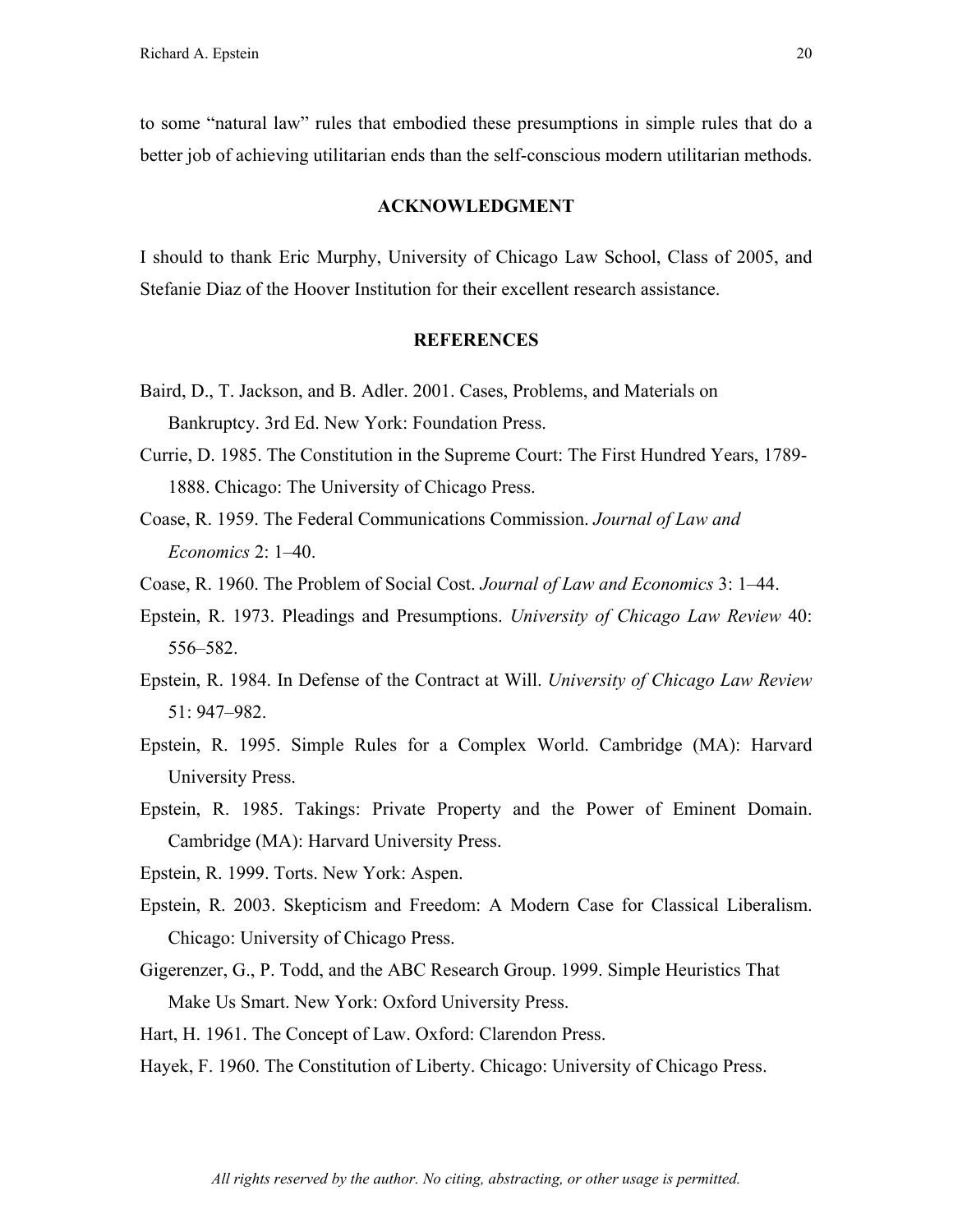- Hazlett, T. 1990. The Rationality of U.S. Regulation of the Broadcast Spectrum. *Journal of Law and Economics* 33: 133–75.
- Heckman, J. 1998. Detecting Discrimination. *The Journal of Economic Perspectives* 12: 101–116
- Hobbes, T. 1651. (1962). Leviathan. Ed. M. Oakeshott. New York: Collier Books.
- Hume, D. 1739. (1888). A Treatise of Human Nature. Ed. L.A. Selby-Bigge. Oxford: Clarendon Press.
- Kahneman, D., P. Slovic, and A. Tversky, Eds. 1982. Judgment under Uncertainty: Heuristics and Biases. New York: Cambridge University Press.
- Locke, J. 1690. (1980). Second Treatise of Government. Ed. C.B. Macpherson. Indianapolis: Hackett Publishing.
- Landes W. and R. Posner. 2003. The Economic Structure of Intellectual Property Law. Cambridge (MA): Belknap Press.
- Madison, J., A. Hamilton, and J. Jay. 1788. (1961). The Federalist Papers. New York: New American Library.
- Nozick, R. 1974. Anarchy, State, and Utopia. New York: Basic Books.
- Posner, R. 2003. Economic Analysis of Law. 6th Ed. New York: Aspen.
- Smith, A. 1776. (1937). The Wealth of Nations. New York: Modern Library.
- Stewart, R. 1975. The Reformation of American Administrative Law. *Harvard Law Review* 88: 1669–1813.
- Tversky, A., and D. Kahneman. 1974. Judgment under Uncertainty: Heuristics and Biases. *Science* 185: 1124–1131.

Readers with comments should address them to:

Richard A. Epstein University of Chicago Law School 1111 East 60th Street Chicago, IL 60637 repstein@uchicago.edu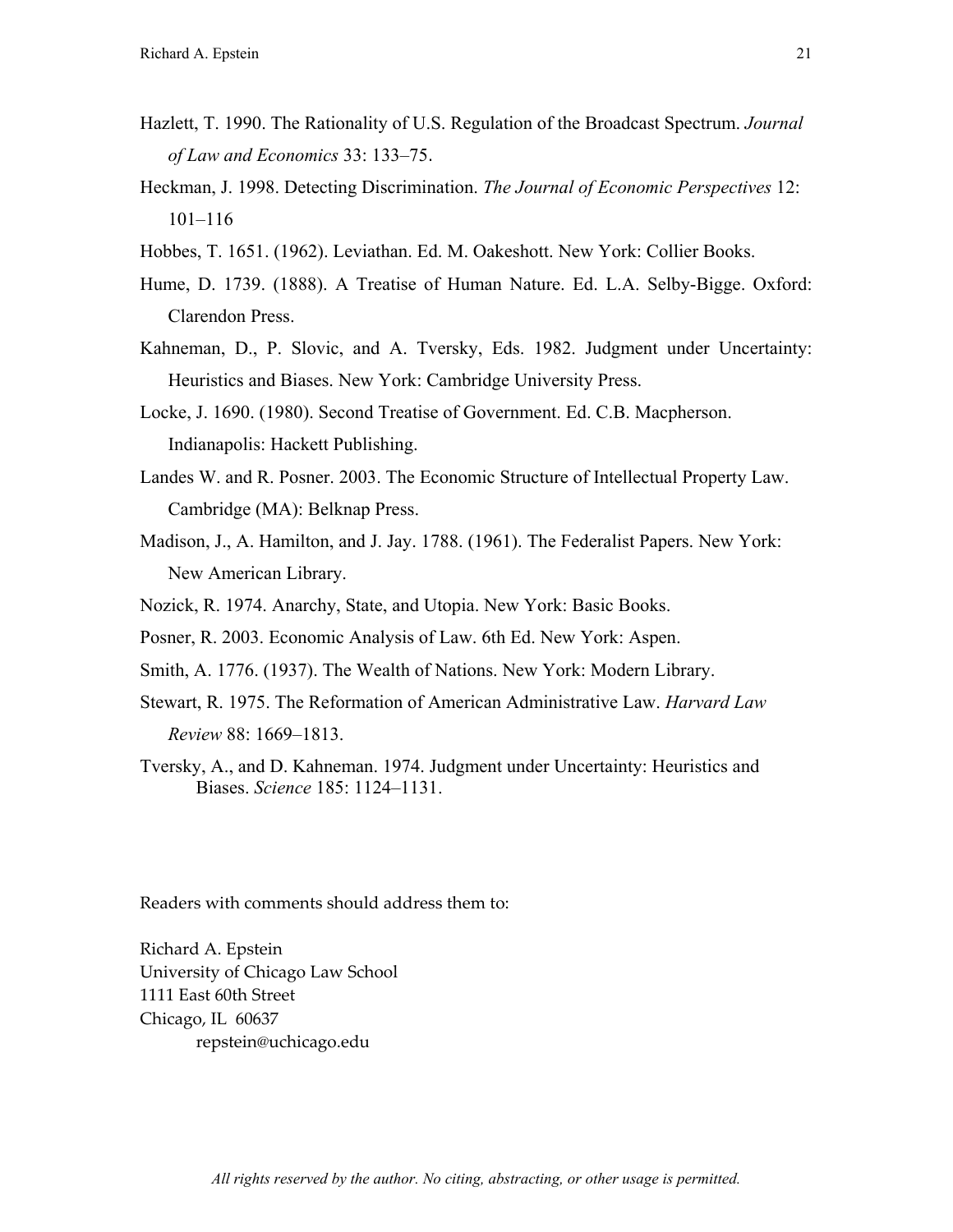# Chicago Working Papers in Law and Economics (Second Series)

- 1. William M. Landes, Copyright Protection of Letters, Diaries and Other Unpublished Works: An Economic Approach (July 1991)
- 2. Richard A. Epstein, The Path to *The T. J. Hooper*: The Theory and History of Custom in the Law of Tort (August 1991)
- 3. Cass R. Sunstein, On Property and Constitutionalism (September 1991)
- 4. Richard A. Posner, Blackmail, Privacy, and Freedom of Contract (February 1992)
- 5. Randal C. Picker, Security Interests, Misbehavior, and Common Pools (February 1992)
- 6. Tomas J. Philipson & Richard A. Posner, Optimal Regulation of AIDS (April 1992)
- 7. Douglas G. Baird, Revisiting Auctions in Chapter 11 (April 1992)
- 8. William M. Landes, Sequential versus Unitary Trials: An Economic Analysis (July 1992)
- 9. William M. Landes & Richard A. Posner, The Influence of Economics on Law: A Quantitative Study (August 1992)
- 10. Alan O. Sykes, The Welfare Economics of Immigration Law: A Theoretical Survey With An Analysis of U.S. Policy (September 1992)
- 11. Douglas G. Baird, 1992 Katz Lecture: Reconstructing Contracts (November 1992)
- 12. Gary S. Becker, The Economic Way of Looking at Life (January 1993)
- 13. J. Mark Ramseyer, Credibly Committing to Efficiency Wages: Cotton Spinning Cartels in Imperial Japan (March 1993)
- 14. Cass R. Sunstein, Endogenous Preferences, Environmental Law (April 1993)
- 15. Richard A. Posner, What Do Judges and Justices Maximize? (The Same Thing Everyone Else Does) (April 1993)
- 16. Lucian Arye Bebchuk and Randal C. Picker, Bankruptcy Rules, Managerial Entrenchment, and Firm-Specific Human Capital (August 1993)
- 17. J. Mark Ramseyer, Explicit Reasons for Implicit Contracts: The Legal Logic to the Japanese Main Bank System (August 1993)
- 18. William M. Landes and Richard A. Posner, The Economics of Anticipatory Adjudication (September 1993)
- 19. Kenneth W. Dam, The Economic Underpinnings of Patent Law (September 1993)
- 20. Alan O. Sykes, An Introduction to Regression Analysis (October 1993)
- 21. Richard A. Epstein, The Ubiquity of the Benefit Principle (March 1994)
- 22. Randal C. Picker, An Introduction to Game Theory and the Law (June 1994)
- 23. William M. Landes, Counterclaims: An Economic Analysis (June 1994)
- 24. J. Mark Ramseyer, The Market for Children: Evidence from Early Modern Japan (August 1994)
- 25. Robert H. Gertner and Geoffrey P. Miller, Settlement Escrows (August 1994)
- 26. Kenneth W. Dam, Some Economic Considerations in the Intellectual Property Protection of Software (August 1994)
- 27. Cass R. Sunstein, Rules and Rulelessness, (October 1994)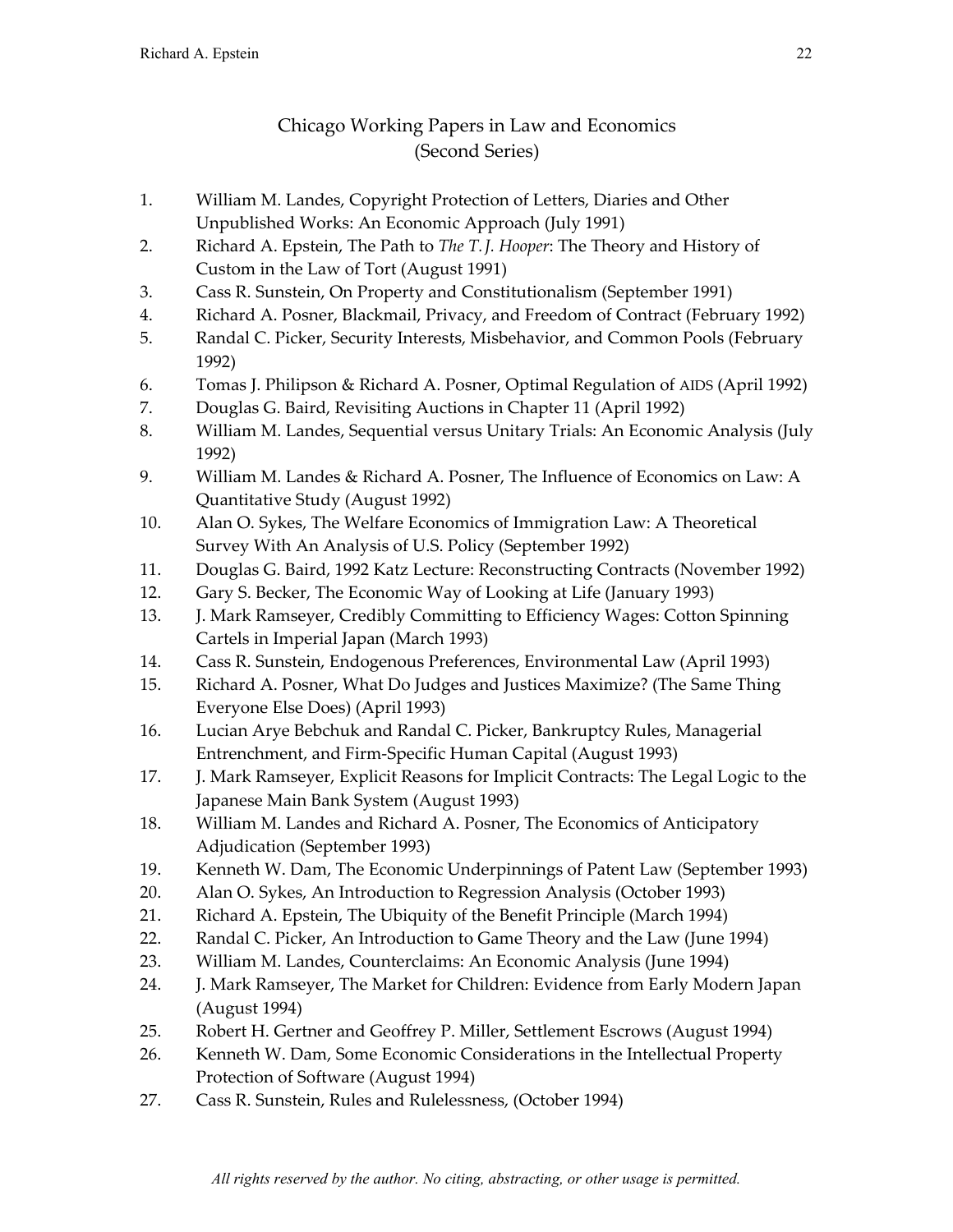- 28. David Friedman, More Justice for Less Money: A Step Beyond *Cimino* (December 1994)
- 29. Daniel Shaviro, Budget Deficits and the Intergenerational Distribution of Lifetime Consumption (January 1995)
- 30. Douglas G. Baird, The Law and Economics of Contract Damages (February 1995)
- 31. Daniel Kessler, Thomas Meites, and Geoffrey P. Miller, Explaining Deviations from the Fifty Percent Rule: A Multimodal Approach to the Selection of Cases for Litigation (March 1995)
- 32. Geoffrey P. Miller, Das Kapital: Solvency Regulation of the American Business Enterprise (April 1995)
- 33. Richard Craswell, Freedom of Contract (August 1995)
- 34. J. Mark Ramseyer, Public Choice (November 1995)
- 35. Kenneth W. Dam, Intellectual Property in an Age of Software and Biotechnology (November 1995)
- 36. Cass R. Sunstein, Social Norms and Social Roles (January 1996)
- 37. J. Mark Ramseyer and Eric B. Rasmusen, Judicial Independence in Civil Law Regimes: Econometrics from Japan (January 1996)
- 38. Richard A. Epstein, Transaction Costs and Property Rights: Or Do Good Fences Make Good Neighbors? (March 1996)
- 39. Cass R. Sunstein, The Cost-Benefit State (May 1996)
- 40. William M. Landes and Richard A. Posner, The Economics of Legal Disputes Over the Ownership of Works of Art and Other Collectibles (July 1996)
- 41. John R. Lott, Jr. and David B. Mustard, Crime, Deterrence, and Right-to-Carry Concealed Handguns (August 1996)
- 42. Cass R. Sunstein, Health-Health Tradeoffs (September 1996)
- 43. G. Baird, The Hidden Virtues of Chapter 11: An Overview of the Law and Economics of Financially Distressed Firms (March 1997)
- 44. Richard A. Posner, Community, Wealth, and Equality (March 1997)
- 45. William M. Landes, The Art of Law and Economics: An Autobiographical Essay (March 1997)
- 46. Cass R. Sunstein, Behavioral Analysis of Law (April 1997)
- 47. John R. Lott, Jr. and Kermit Daniel, Term Limits and Electoral Competitiveness: Evidence from California's State Legislative Races (May 1997)
- 48. Randal C. Picker, Simple Games in a Complex World: A Generative Approach to the Adoption of Norms (June 1997)
- 49. Richard A. Epstein, Contracts Small and Contracts Large: Contract Law through the Lens of Laissez-Faire (August 1997)
- 50. Cass R. Sunstein, Daniel Kahneman, and David Schkade, Assessing Punitive Damages (with Notes on Cognition and Valuation in Law) (December 1997)
- 51. William M. Landes, Lawrence Lessig, and Michael E. Solimine, Judicial Influence: A Citation Analysis of Federal Courts of Appeals Judges (January 1998)
- 52. John R. Lott, Jr., A Simple Explanation for Why Campaign Expenditures are Increasing: The Government is Getting Bigger (February 1998)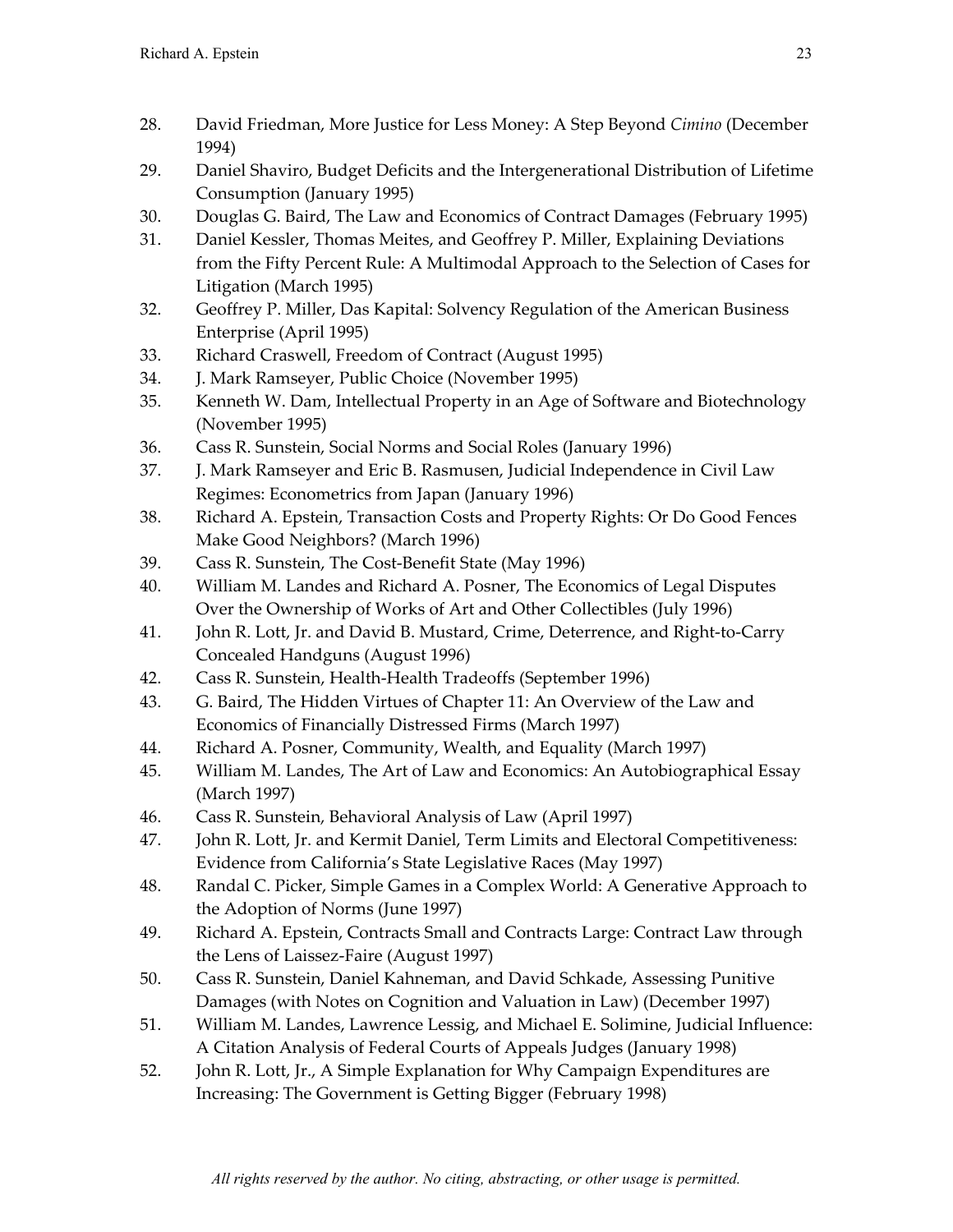- 53. Richard A. Posner, Values and Consequences: An Introduction to Economic Analysis of Law (March 1998)
- 54. Denise DiPasquale and Edward L. Glaeser, Incentives and Social Capital: Are Homeowners Better Citizens? (April 1998)
- 55. Christine Jolls, Cass R. Sunstein, and Richard Thaler, A Behavioral Approach to Law and Economics (May 1998)
- 56. John R. Lott, Jr., Does a Helping Hand Put Others At Risk?: Affirmative Action, Police Departments, and Crime (May 1998)
- 57. Cass R. Sunstein and Edna Ullmann-Margalit, Second-Order Decisions (June 1998)
- 58. Jonathan M. Karpoff and John R. Lott, Jr., Punitive Damages: Their Determinants, Effects on Firm Value, and the Impact of Supreme Court and Congressional Attempts to Limit Awards (July 1998)
- 59. Kenneth W. Dam, Self-Help in the Digital Jungle (August 1998)
- 60. John R. Lott, Jr., How Dramatically Did Women's Suffrage Change the Size and Scope of Government? (September 1998)
- 61. Kevin A. Kordana and Eric A. Posner, A Positive Theory of Chapter 11 (October 1998)
- 62. David A. Weisbach, Line Drawing, Doctrine, and Efficiency in the Tax Law (November 1998)
- 63. Jack L. Goldsmith and Eric A. Posner, A Theory of Customary International Law (November 1998)
- 64. John R. Lott, Jr., Public Schooling, Indoctrination, and Totalitarianism (December 1998)
- 65. Cass R. Sunstein, Private Broadcasters and the Public Interest: Notes Toward A "Third Way" (January 1999)
- 66. Richard A. Posner, An Economic Approach to the Law of Evidence (February 1999)
- 67. Yannis Bakos, Erik Brynjolfsson, Douglas Lichtman, Shared Information Goods (February 1999)
- 68. Kenneth W. Dam, Intellectual Property and the Academic Enterprise (February 1999)
- 69. Gertrud M. Fremling and Richard A. Posner, Status Signaling and the Law, with Particular Application to Sexual Harassment (March 1999)
- 70. Cass R. Sunstein, Must Formalism Be Defended Empirically? (March 1999)
- 71. Jonathan M. Karpoff, John R. Lott, Jr., and Graeme Rankine, Environmental Violations, Legal Penalties, and Reputation Costs (March 1999)
- 72. Matthew D. Adler and Eric A. Posner, Rethinking Cost-Benefit Analysis (April 1999)
- 73. John R. Lott, Jr. and William M. Landes, Multiple Victim Public Shooting, Bombings, and Right-to-Carry Concealed Handgun Laws: Contrasting Private and Public Law Enforcement (April 1999)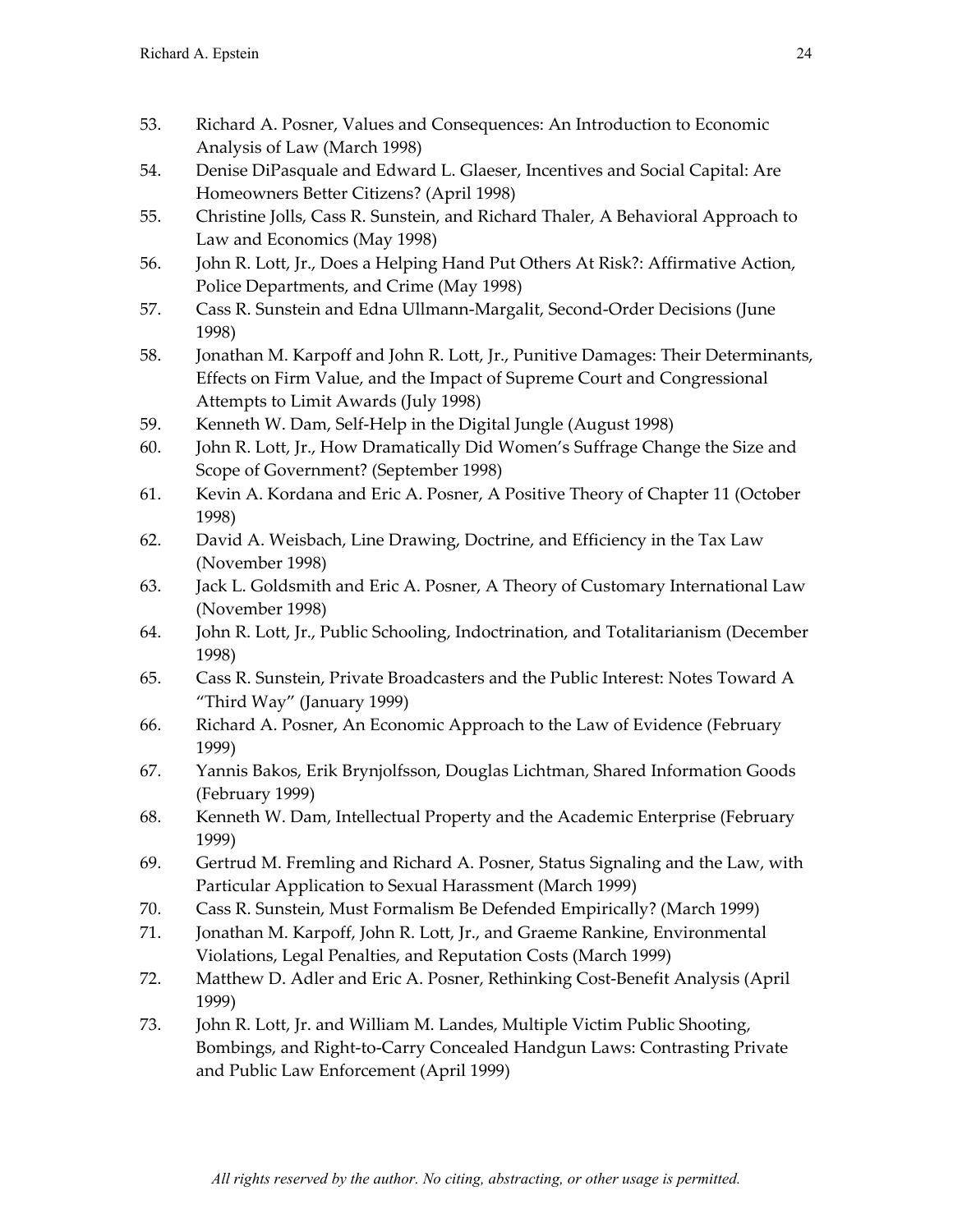- 74. Lisa Bernstein, The Questionable Empirical Basis of Article 2's Incorporation Strategy: A Preliminary Study (May 1999)
- 75. Richard A. Epstein, Deconstructing Privacy: and Putting It Back Together Again (May 1999)
- 76. William M. Landes, Winning the Art Lottery: The Economic Returns to the Ganz Collection (May 1999)
- 77. Cass R. Sunstein, David Schkade, and Daniel Kahneman, Do People Want Optimal Deterrence? (June 1999)
- 78. Tomas J. Philipson and Richard A. Posner, The Long-Run Growth in Obesity as a Function of Technological Change (June 1999)
- 79. David A. Weisbach, Ironing Out the Flat Tax (August 1999)
- 80. Eric A. Posner, A Theory of Contract Law under Conditions of Radical Judicial Error (August 1999)
- 81. David Schkade, Cass R. Sunstein, and Daniel Kahneman, Are Juries Less Erratic than Individuals? Deliberation, Polarization, and Punitive Damages (September 1999)
- 82. Cass R. Sunstein, Nondelegation Canons (September 1999)
- 83. Richard A. Posner, The Theory and Practice of Citations Analysis, with Special Reference to Law and Economics (September 1999)
- 84. Randal C. Picker, Regulating Network Industries: A Look at *Intel* (October 1999)
- 85. Cass R. Sunstein, Cognition and Cost-Benefit Analysis (October 1999)
- 86. Douglas G. Baird and Edward R. Morrison, Optimal Timing and Legal Decisionmaking: The Case of the Liquidation Decision in Bankruptcy (October 1999)
- 87. Gertrud M. Fremling and Richard A. Posner, Market Signaling of Personal Characteristics (November 1999)
- 88. Matthew D. Adler and Eric A. Posner, Implementing Cost-Benefit Analysis When Preferences Are Distorted (November 1999)
- 89. Richard A. Posner, Orwell versus Huxley: Economics, Technology, Privacy, and Satire (November 1999)
- 90. David A. Weisbach, Should the Tax Law Require Current Accrual of Interest on Derivative Financial Instruments? (December 1999)
- 91. Cass R. Sunstein, The Law of Group Polarization (December 1999)
- 92. Eric A. Posner, Agency Models in Law and Economics (January 2000)
- 93. Karen Eggleston, Eric A. Posner, and Richard Zeckhauser, Simplicity and Complexity in Contracts (January 2000)
- 94. Douglas G. Baird and Robert K. Rasmussen, Boyd's Legacy and Blackstone's Ghost (February 2000)
- 95. David Schkade, Cass R. Sunstein, Daniel Kahneman, Deliberating about Dollars: The Severity Shift (February 2000)
- 96. Richard A. Posner and Eric B. Rasmusen, Creating and Enforcing Norms, with Special Reference to Sanctions (March 2000)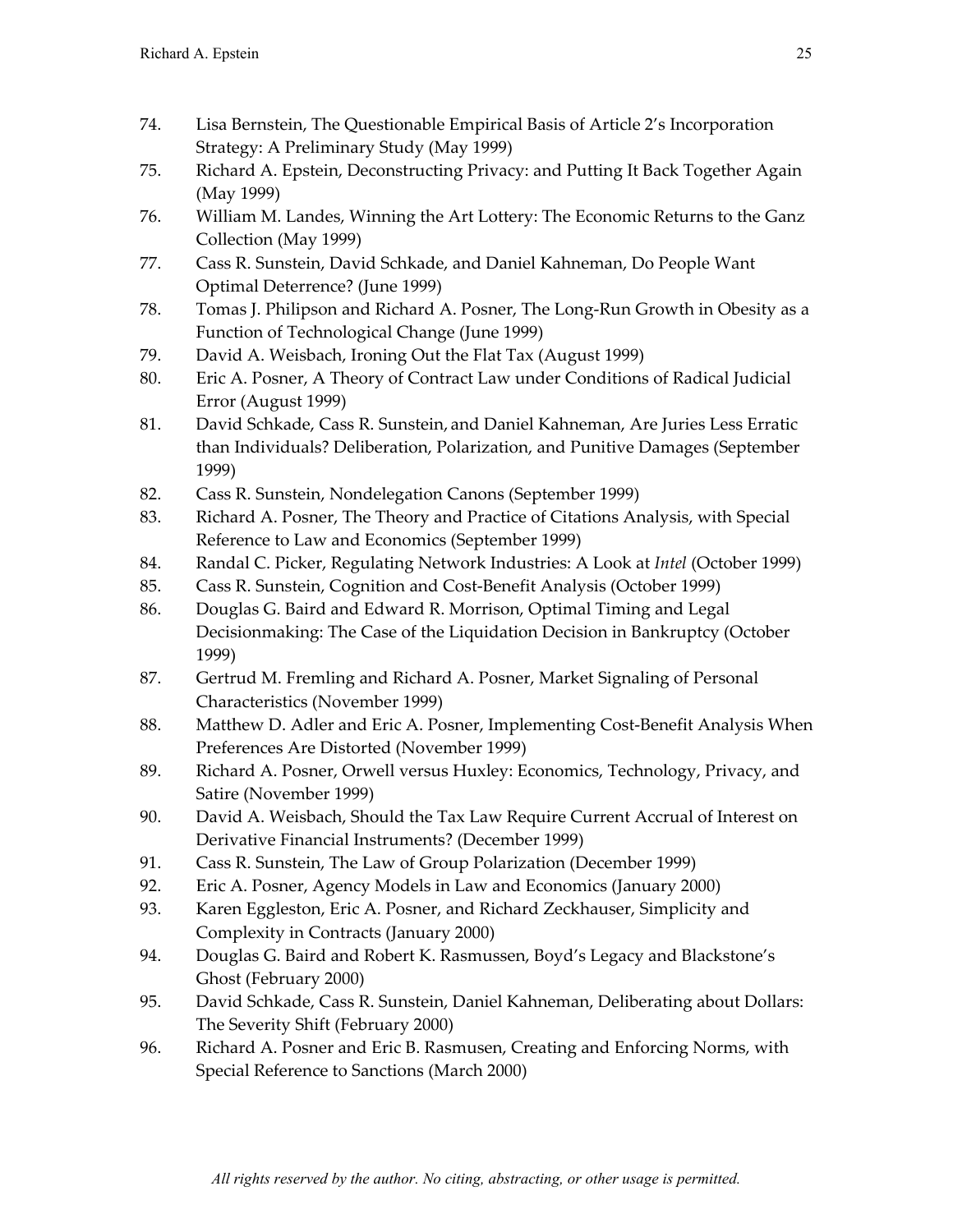- 97. Douglas Lichtman, Property Rights in Emerging Platform Technologies (April 2000)
- 98. Cass R. Sunstein and Edna Ullmann-Margalit, Solidarity in Consumption (May 2000)
- 99. David A. Weisbach, An Economic Analysis of Anti-Tax Avoidance Laws (May 2000, revised May 2002)
- 100. Cass R. Sunstein, Human Behavior and the Law of Work (June 2000)
- 101. William M. Landes and Richard A. Posner, Harmless Error (June 2000)
- 102. Robert H. Frank and Cass R. Sunstein, Cost-Benefit Analysis and Relative Position (August 2000)
- 103. Eric A. Posner, Law and the Emotions (September 2000)
- 104. Cass R. Sunstein, Cost-Benefit Default Principles (October 2000)
- 105. Jack Goldsmith and Alan Sykes, The Dormant Commerce Clause and the Internet (November 2000)
- 106. Richard A. Posner, Antitrust in the New Economy (November 2000)
- 107. Douglas Lichtman, Scott Baker, and Kate Kraus, Strategic Disclosure in the Patent System (November 2000)
- 108. Jack L. Goldsmith and Eric A. Posner, Moral and Legal Rhetoric in International Relations: A Rational Choice Perspective (November 2000)
- 109. William Meadow and Cass R. Sunstein, Statistics, Not Experts (December 2000)
- 110. Saul Levmore, Conjunction and Aggregation (December 2000)
- 111. Saul Levmore, Puzzling Stock Options and Compensation Norms (December 2000)
- 112. Richard A. Epstein and Alan O. Sykes, The Assault on Managed Care: Vicarious Liability, Class Actions and the Patient's Bill of Rights (December 2000)
- 113. William M. Landes, Copyright, Borrowed Images and Appropriation Art: An Economic Approach (December 2000)
- 114. Cass R. Sunstein, Switching the Default Rule (January 2001)
- 115. George G. Triantis, Financial Contract Design in the World of Venture Capital (January 2001)
- 116. Jack Goldsmith, Statutory Foreign Affairs Preemption (February 2001)
- 117. Richard Hynes and Eric A. Posner, The Law and Economics of Consumer Finance (February 2001)
- 118. Cass R. Sunstein, Academic Fads and Fashions (with Special Reference to Law) (March 2001)
- 119. Eric A. Posner, Controlling Agencies with Cost-Benefit Analysis: A Positive Political Theory Perspective (April 2001)
- 120. Douglas G. Baird, Does Bogart Still Get Scale? Rights of Publicity in the Digital Age (April 2001)
- 121. Douglas G. Baird and Robert K. Rasmussen, Control Rights, Priority Rights and the Conceptual Foundations of Corporate Reorganization (April 2001)
- 122. David A. Weisbach, Ten Truths about Tax Shelters (May 2001)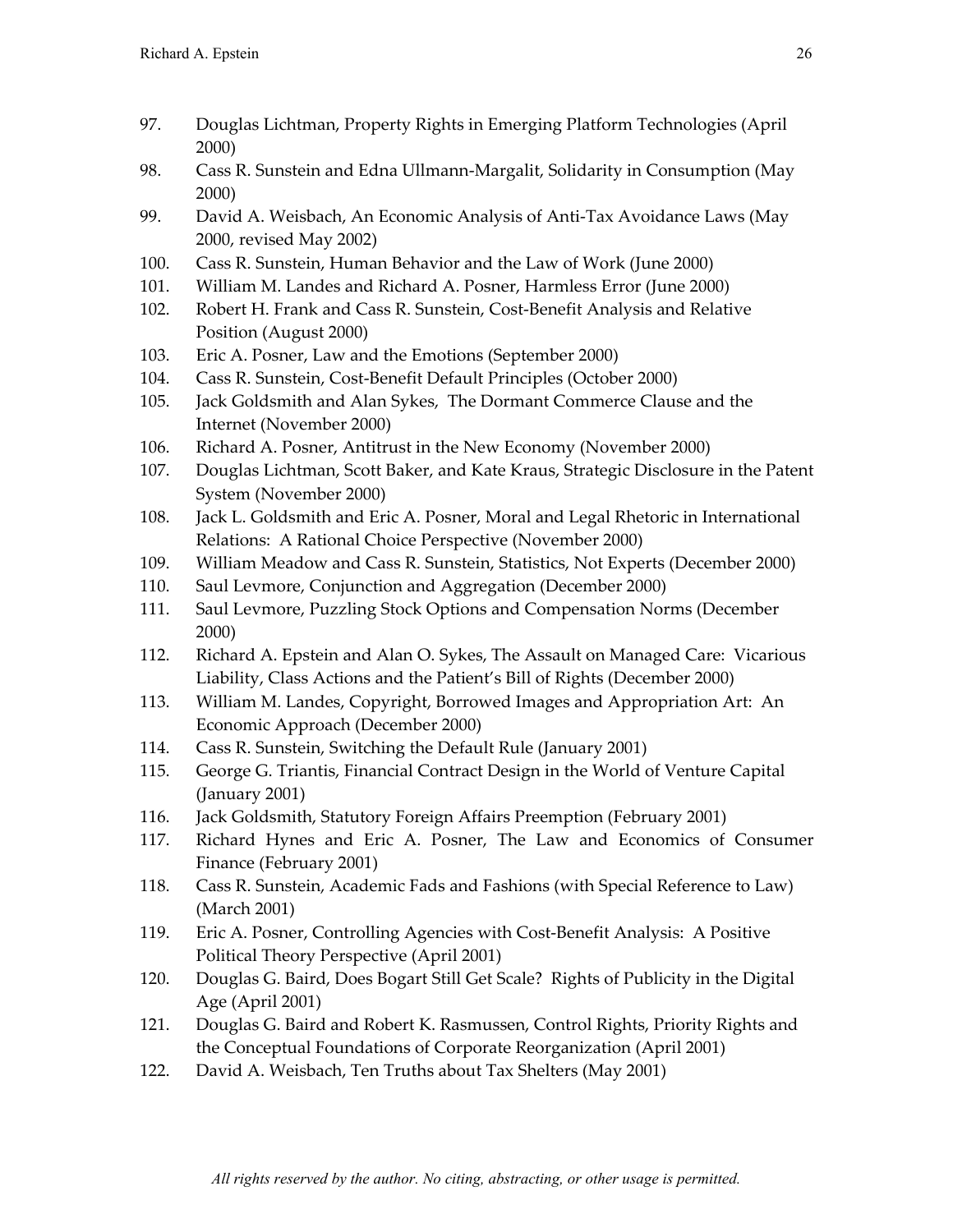- 123. William M. Landes, What Has the Visual Arts Rights Act of 1990 Accomplished? (May 2001)
- 124. Cass R. Sunstein, Social and Economic Rights? Lessons from South Africa (May 2001)
- 125. Christopher Avery, Christine Jolls, Richard A. Posner, and Alvin E. Roth, The Market for Federal Judicial Law Clerks (June 2001)
- 126. Douglas G. Baird and Edward R. Morrison, Bankruptcy Decision Making (June 2001)
- 127. Cass R. Sunstein, Regulating Risks after ATA (June 2001)
- 128. Cass R. Sunstein, The Laws of Fear (June 2001)
- 129. Richard A. Epstein, In and Out of Public Solution: The Hidden Perils of Property Transfer (July 2001)
- 130. Randal C. Picker, Pursuing a Remedy in *Microsoft*: The Declining Need for Centralized Coordination in a Networked World (July 2001)
- 131. Cass R. Sunstein, Daniel Kahneman, David Schkade, and Ilana Ritov, Predictably Incoherent Judgments (July 2001)
- 132. Eric A. Posner, Courts Should Not Enforce Government Contracts (August 2001)
- 133. Lisa Bernstein, Private Commercial Law in the Cotton Industry: Creating Cooperation through Rules, Norms, and Institutions (August 2001)
- 134. Richard A. Epstein, The Allocation of the Commons: Parking and Stopping on the Commons (August 2001)
- 135. Cass R. Sunstein, The Arithmetic of Arsenic (September 2001)
- 136. Eric A. Posner, Richard Hynes, and Anup Malani, The Political Economy of Property Exemption Laws (September 2001)
- 137. Eric A. Posner and George G. Triantis, Covenants Not to Compete from an Incomplete Contracts Perspective (September 2001)
- 138. Cass R. Sunstein, Probability Neglect: Emotions, Worst Cases, and Law (November 2001)
- 139. Randall S. Kroszner and Philip E. Strahan, Throwing Good Money after Bad? Board Connections and Conflicts in Bank Lending (December 2001)
- 140. Alan O. Sykes, TRIPs, Pharmaceuticals, Developing Countries, and the Doha "Solution" (February 2002)
- 141. Edna Ullmann-Margalit and Cass R. Sunstein, Inequality and Indignation (February 2002)
- 142. Daniel N. Shaviro and David A. Weisbach, The Fifth Circuit Gets It Wrong in *Compaq v. Commissioner* (February 2002) (Published in *Tax Notes*, January 28, 2002)
- 143. Warren F. Schwartz and Alan O. Sykes, The Economic Structure of Renegotiation and Dispute Resolution in the WTO/GATT System (March 2002, *Journal of Legal Studies* 2002)
- 144. Richard A. Epstein, HIPAA on Privacy: Its Unintended and Intended Consequences (March 2002, forthcoming *Cato Journal*, summer 2002)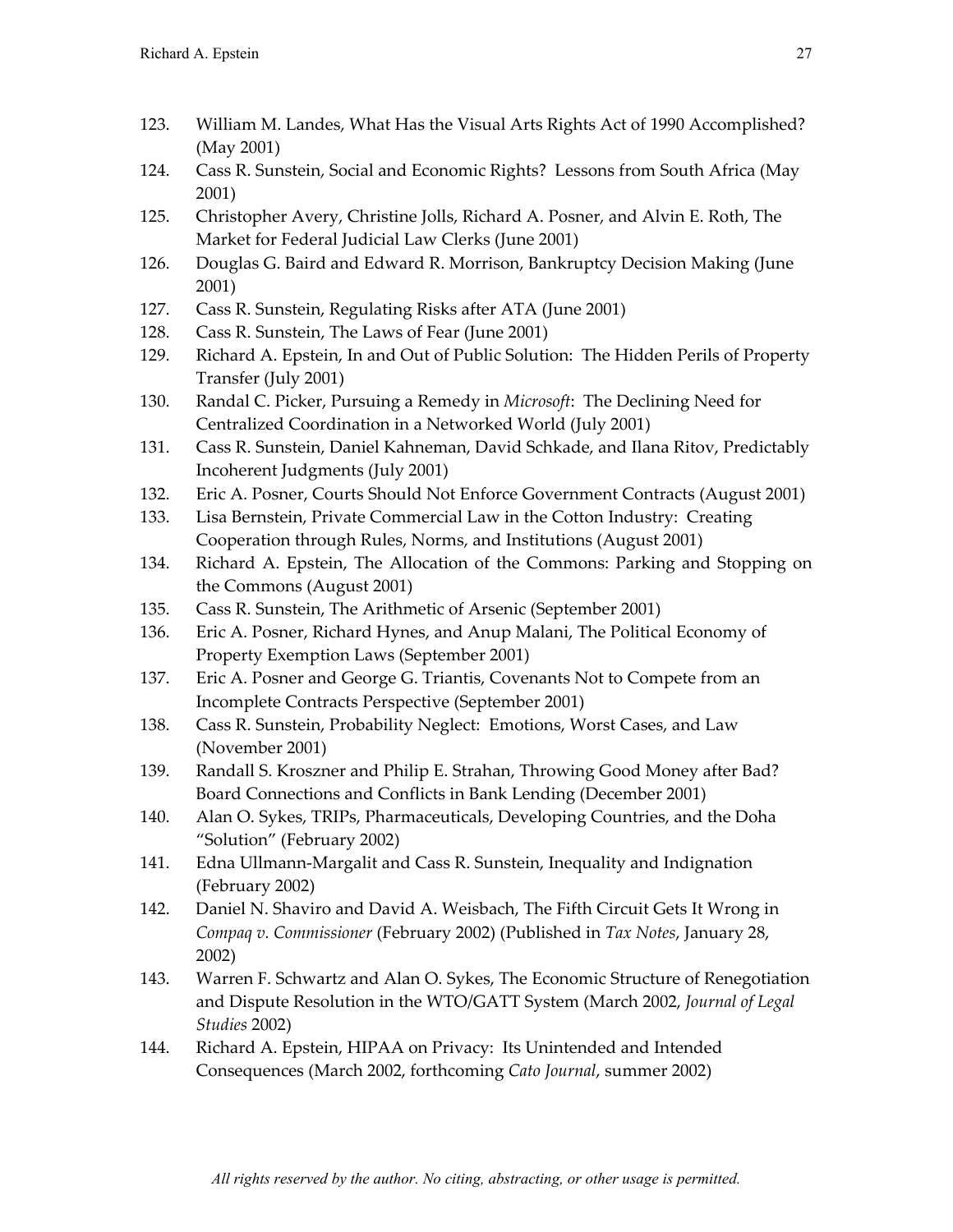- 145. David A. Weisbach, Thinking Outside the Little Boxes (March 2002, *Texas Law Review*)
- 146. Eric A. Posner, Economic Analysis of Contract Law after Three Decades: Success or Failure (March 2002)
- 147. Randal C. Picker, Copyright as Entry Policy: The Case of Digital Distribution (April 2002, The Antitrust Bulletin)
- 148. David A. Weisbach, Taxes and Torts in the Redistribution of Income (April 2002, Coase Lecture February 2002)
- 149. Cass R. Sunstein, Beyond the Precautionary Principle (April 2002)
- 150. Robert W. Hahn and Cass R. Sunstein, A New Executive Order for Improving Federal Regulation? Deeper and Wider Cost-Benefit Analysis (April 2002)
- 151. Douglas Lichtman, Copyright as a Rule of Evidence (May 2002, updated January 2003)
- 152. Richard A. Epstein, Steady the Course: Property Rights in Genetic Material (May 2002; revised March 2003)
- 153. Jack Goldsmith and Cass R. Sunstein, Military Tribunals and Legal Culture: What a Difference Sixty Years Makes (June 2002)
- 154. William M. Landes and Richard A. Posner, Indefinitely Renewable Copyright (July 2002)
- 155. Anne Gron and Alan O. Sykes, Terrorism and Insurance Markets: A Role for the Government as Insurer? (July 2002)
- 156. Cass R. Sunstein and Adrian Vermeule, Interpretation and Institutions (July 2002)
- 157. Cass R. Sunstein, The Rights of Animals: A Very Short Primer (August 2002)
- 158. Cass R. Sunstein, Avoiding Absurdity? A New Canon in Regulatory Law (with Notes on Interpretive Theory) (August 2002)
- 159. Randal C. Picker, From Edison to the Broadcast Flag: Mechanisms of Consent and Refusal and the Propertization of Copyright (September 2002)
- 160. Eric A. Posner, A Theory of the Laws of War (September 2002)
- 161 Eric A. Posner, Probability Errors: Some Positive and Normative Implications for Tort and Contract Law (September 2002)
- 162. Lior Jacob Strahilevitz, Charismatic Code, Social Norms, and the Emergence of Cooperation on the File-Swapping Networks (September 2002)
- 163. David A. Weisbach, Does the X-Tax Mark the Spot? (September 2002)
- 164. Cass R. Sunstein, Conformity and Dissent (September 2002)
- 165. Cass R. Sunstein, Hazardous Heuristics (October 2002)
- 166. Douglas Lichtman, Uncertainty and the Standard for Preliminary Relief (October 2002)
- 167. Edward T. Swaine, Rational Custom (November 2002)
- 168. Julie Roin, Truth in Government: Beyond the Tax Expenditure Budget (November 2002)
- 169. Avraham D. Tabbach, Criminal Behavior: Sanctions and Income Taxation: An Economic Analysis (November 2002)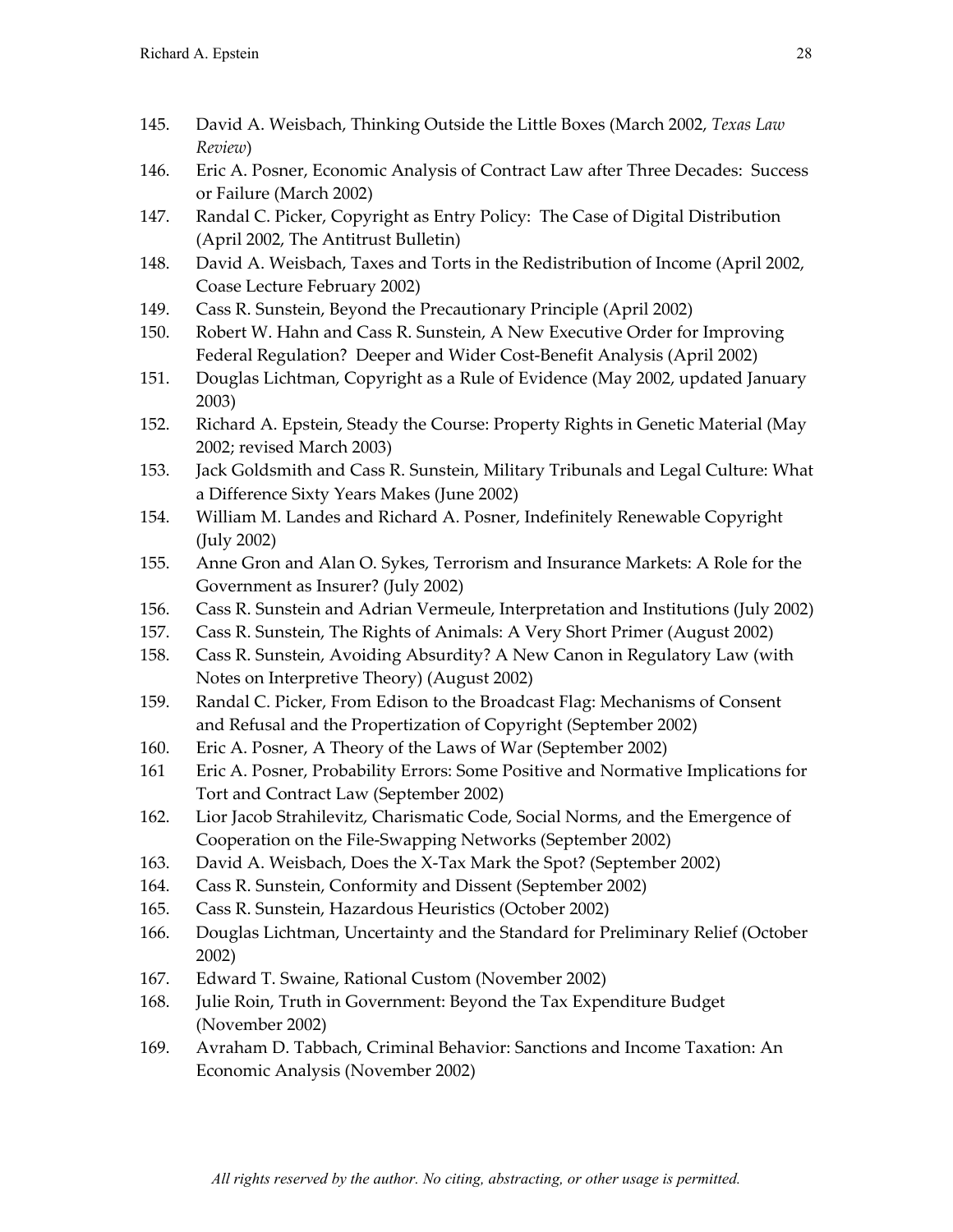- 170. Richard A. Epstein, In Defense of "Old" Public Health: The Legal Framework for the Regulation of Public Health (December 2002)
- 171. Richard A. Epstein, Animals as Objects, or Subjects, of Rights (December 2002)
- 172. David A. Weisbach, Taxation and Risk-Taking with Multiple Tax Rates (December 2002)
- 173. Douglas G. Baird and Robert K. Rasmussen, The End of Bankruptcy (December 2002)
- 174. Richard A. Epstein, Into the Frying Pan: Standing and Privity under the Telecommunications Act of 1996 and Beyond (December 2002)
- 175. Douglas G. Baird, In Coase's Footsteps (January 2003)
- 176. David A. Weisbach, Measurement and Tax Depreciation Policy: The Case of Short-Term Assets (January 2003)
- 177. Randal C. Picker, Understanding Statutory Bundles: Does the Sherman Act Come with the 1996 Telecommunications Act? (January 2003)
- 178. Douglas Lichtman and Randal C. Picker, Entry Policy in Local Telecommunications: *Iowa Utilities* and *Verizon* (January 2003)
- 179. William Landes and Douglas Lichtman, Indirect Liability for Copyright

Infringement: An Economic Perspective (February 2003)

- 180. Cass R. Sunstein, Moral Heuristics (March 2003)
- 181. Amitai Aviram, Regulation by Networks (March 2003)
- 182. Richard A. Epstein, Class Actions: Aggregation, Amplification *and* Distortion (April 2003)
- 183. Richard A. Epstein, The "Necessary" History of Property and Liberty (April 2003)
- 184. Eric A. Posner, Transfer Regulations and Cost-Effectiveness Analysis (April 2003)
- 185. Cass R. Sunstein and Richard H. Thaler, Libertarian Paternalizm Is Not an Oxymoron (May 2003)
- 186. Alan O. Sykes, The Economics of WTO Rules on Subsidies and Countervailing Measures (May 2003)
- 187. Alan O. Sykes, The Safeguards Mess: A Critique of WTO Jurisprudence (May 2003)
- 188. Alan O. Sykes, International Trade and Human Rights: An Economic Perspective (May 2003)
- 189. Saul Levmore and Kyle Logue, Insuring against Terrorism—and Crime (June 2003)
- 190. Richard A. Epstein, Trade Secrets as Private Property: Their Constitutional Protection (June 2003)
- 191. Cass R. Sunstein, Lives, Life-Years, and Willingness to Pay (June 2003)
- 192. Amitai Aviram, The Paradox of Spontaneous Formation of Private Legal Systems (July 2003)
- 193. Robert Cooter and Ariel Porat, Decreasing Liability Contracts (July 2003)
- 194. David A. Weisbach and Jacob Nussim, The Integration of Tax and Spending